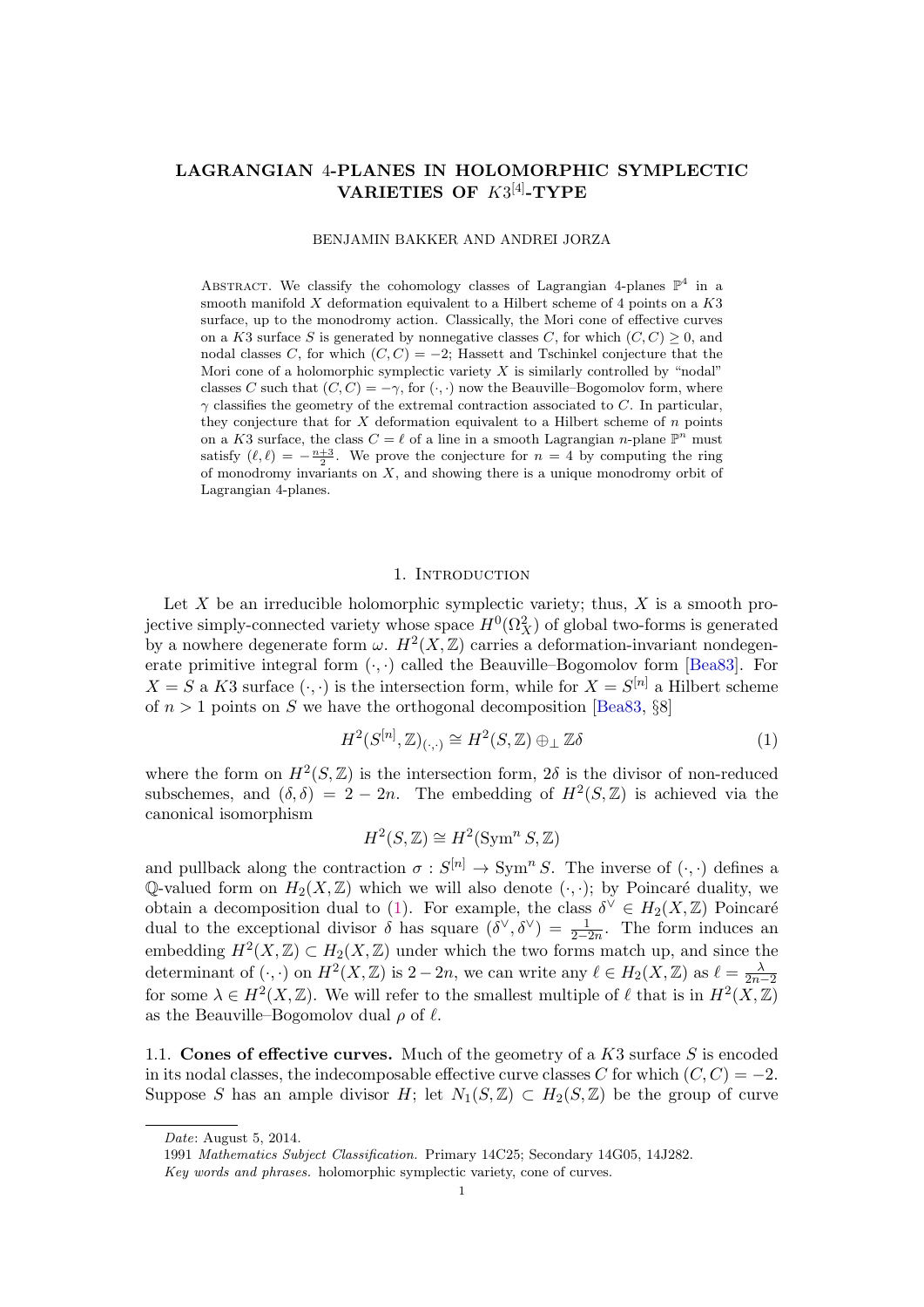classes modulo homological equivalence, and  $NE_1(S) \subset N_1(S, \mathbb{R}) = N_1(S, \mathbb{Z}) \otimes \mathbb{R}$  the Mori cone of effective curves. It is well-know that [\[LP80,](#page-22-1) Lemma 1.6]

$$
NE_1(S) = \langle C \in N_1(S, \mathbb{Z}) | H \cdot C > 0 \text{ and } C \cdot C \ge -2 \rangle \tag{2}
$$

By Kleiman's criterion there is a dual statement for the ample cone; here by  $\langle \cdots \rangle$  we mean "the cone generated by  $\cdots$ ".

Hassett and Tschinkel [\[HT10b\]](#page-22-2) conjectured that the cone of effective curves in an irreducible holomorphic symplectic variety  $X$  is similarly determined intersection theoretically by the Beauville–Bogomolov form. The original form of the conjecture was incorrect<sup>[1](#page-1-0)</sup>, though it has been proven in spirit due to work of Bayer–Macri [\[BM13\]](#page-22-3) (for moduli spaces) and Bayer–Hassett–Tschinkel [\[BHT13\]](#page-22-4) and Mongardi [\[Mon13\]](#page-22-5) (for general irreducible holomorphic symplectic manifolds). In particular,

<span id="page-1-1"></span>**Theorem 1.2.** (cf. [\[BHT13,](#page-22-4) Proposition 2]) Let X be deformation-equivalent to the Hilbert scheme of n points on a K3 surface (i.e. of  $K3^{[n]}$ -type) with polarization H. Then each extremal ray of the Mori cone  $NE<sub>1</sub>(X)$  contains an effective curve class R such that

$$
(R,R)\geq -\frac{n+3}{2}
$$

Remark 1.3. An exact formula for the Mori cone in terms of Markman's extended weight two Hodge structure is given by [\[BM13,](#page-22-3) Theorem 12.2] and [\[BHT13,](#page-22-4) Theorem 1]. We don't state the full theorem here mainly to avoid the notational tangent.

Hassett and Tschinkel further conjecture that much of the geometry of the "nodal" classes—extremal classes of negative Beauville–Bogomolov square—is determined by their intersection theory. The case when  $X$  is deformation equivalent to a Hilbert scheme of 2 points on a  $K3$  surface is worked out in full detail in  $[HT09,$  Theorem 1. the three types of indecomposable "nodal" classes have Beauville–Bogomolov square  $-\frac{1}{2}$  $\frac{1}{2}$ , -2, and  $-\frac{5}{2}$  $\frac{5}{2}$  and their extremal rays correspond to the 2 types of extremal contractions:

- (i) Divisorial extremal contractions. In this case, the exceptional locus is a divisor E is contracted to a K3 surface T. The generic fiber over T is either an  $A_1$  or  $A_2$  configuration of rational curves [\[HT09,](#page-22-6) Theorem 21], and if C is the class of the generic fiber of the normalization, then either  $(C, C) = -2$  or  $-1/2$ , respectively.
- (ii) Small extremal contractions. In this case, the exceptional locus is a Lagrangian  $\mathbb{P}^2$  contracted to an isolated singularity, and the class of a line  $\ell$  satisfies  $(\ell, \ell)$  =  $-5/2.$

See [\[HT10b\]](#page-22-2) for some speculations about the "nodal" classes that appear in higher dimensions.

1.4. Lagrangian *n*-planes. Generalizing slightly, let  $X$  be an irreducible holomorphic symplectic manifold—that is, a simply-connected Kähler manifold with  $H^0(\Omega_X^2) \cong \mathbb{C}$ generated by a nowhere degenerate 2-form. There are only two infinite families of deformation classes of irreducible holomorphic symplectic manifolds known: Hilbert schemes of points on K3 surfaces and generalized Kummer varieties. The first piece of the Hassett–Tschinkel program is a generalization of (ii) above.

<span id="page-1-2"></span>**Conjecture 1.** (HT10b, Conjecture 1.2) Let X be of  $K3^{[n]}$ -type,  $\mathbb{P}^n \subset X$  a smoothly embedded Lagrangian n-plane, and  $\ell \in H_2(X,\mathbb{Z})$  the class of the line in  $\mathbb{P}^n$ . Then

$$
(\ell,\ell)=-\frac{n+3}{2}
$$

<span id="page-1-0"></span><sup>&</sup>lt;sup>1</sup>A counterexample was originally constructed by Markman [\[Mar\]](#page-22-7) for X deformation equivalent to a Hilbert scheme of 5 points on a K3 surface, and the example is treated in detail in [\[BM12,](#page-22-8) Remark 9.4]. For X of dimension  $\lt 8$  the original form of the conjecture is still expected to be true.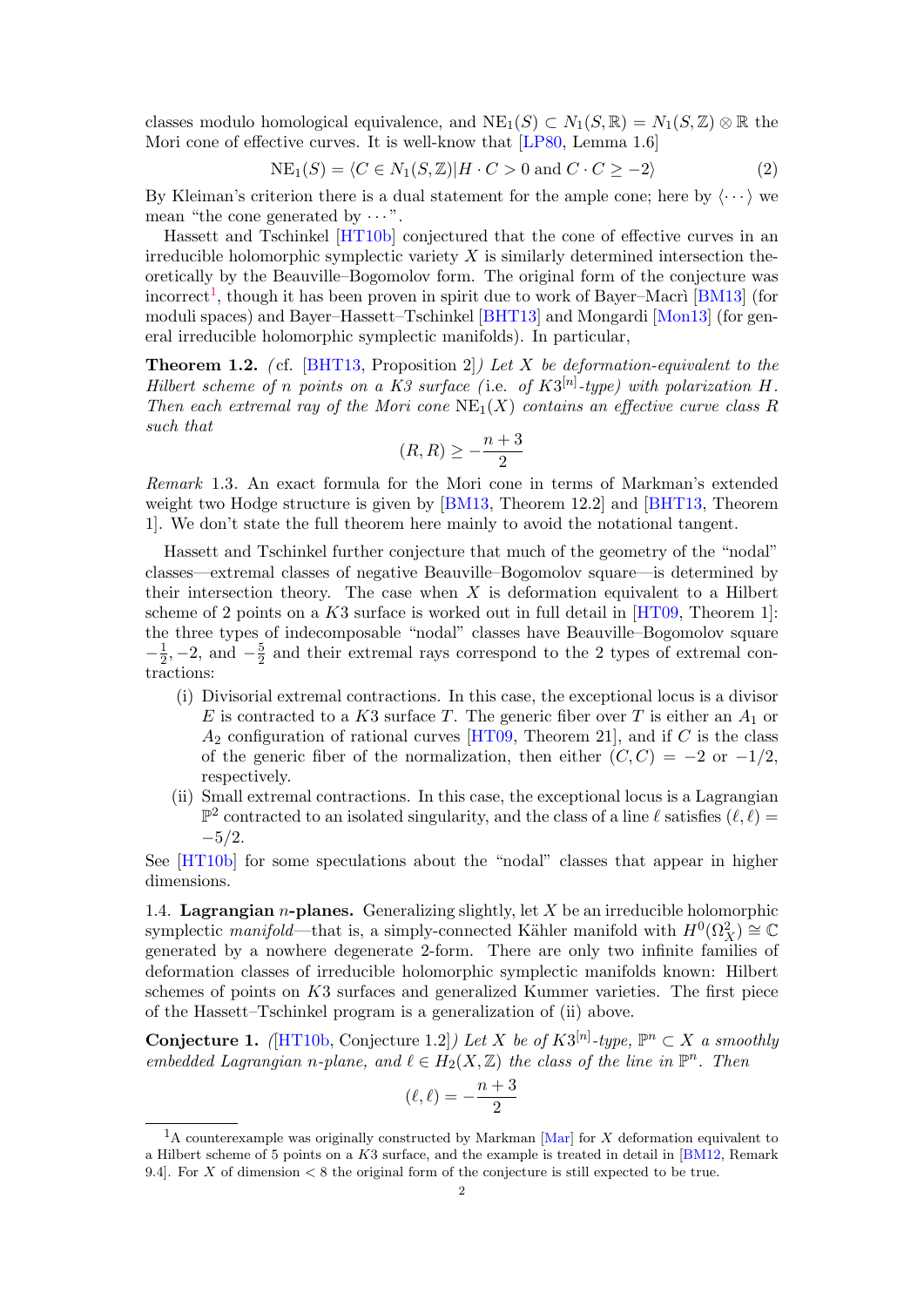In view of Theorem [1.2,](#page-1-1) we can view these curve classes as the "most extremal." The conjecture has been verified for  $n = 2$  in [\[HT09\]](#page-22-6) and for  $n = 3$  in [\[HHT\]](#page-22-9).

Remark 1.5. There is a similar conjecture for the class of a line  $\ell$  in a smoothly embedded Lagrangian n-plane  $\mathbb{P}^n \subset X$  for X deformation equivalent to a 2n-dimensional generalized Kummer variety  $K_nA$  of an abelian surface A. In this case, we expect

$$
(\ell,\ell)=-\frac{n+1}{2}
$$

This conjecture has been verified for  $n = 2$  in [\[HT10a\]](#page-22-10).

Our main result is a proof of Conjecture [1](#page-1-2) in the  $n = 4$  case; furthermore, we determine the class of the Lagrangian 4-plane:

**Theorem 1.6** (see Theorem [4.4\)](#page-15-0). Let X be of  $K3^{[4]}$ -type,  $\mathbb{P}^4 \subset X$  be a smoothly embedded Lagrangian 4-plane,  $\ell \in H_2(X, \mathbb{Z})$  the class of a line in  $\mathbb{P}^4$ , and  $\rho = 2\ell \in$  $H<sup>2</sup>(X, \mathbb{Q})$ . Then  $\rho$  is integral, and

$$
[\mathbb{P}^4] = \frac{1}{337920} \left( 880 \rho^4 + 1760 \rho^2 c_2(X) - 3520 \theta^2 + 4928 \theta c_2(X) - 1408 c_2(X)^2 \right)
$$

Further, we must have  $(\ell, \ell) = -\frac{7}{2}$  $\frac{7}{2}$ .

Here  $\theta$  is the image of the dual to the Beauville–Bogomolov form, thought of as an element of  $Sym^2 H_2(X,\mathbb{Q})^* \cong Sym^2 H^2(X,\mathbb{Q})$ , under the cup product map  $\text{Sym}^2 H^2(X,\mathbb{Q}) \to H^4(X,\mathbb{Q})$ . Likewise in the  $n=3$  case the class of the Lagrangian 3-plane is completely determined by  $\ell$ , cf. [\[HHT,](#page-22-9) Theorem 1.1]. Our theorem provides evidence that Conjecture [1](#page-1-2) is true in general, and conjecturally determines the minimal Beauville–Bogomolov square of indecomposable nodal classes on eightfolds deformation equivalent to Hilbert schemes of points on K3 surfaces.

1.7. Monodromy. We prove our result by using the representation theory of the monodromy group of X to relate the intersection theory of X to that of a Hilbert scheme of 4 points on a K3 surface, where the cohomology ring is actually computable. In doing so we completely determine the ring of monodromy invariants on X.

Recall that a monodromy operator is the parallel translation operator on  $H^*(X,\mathbb{Z})$ associated to a smooth family of deformations of  $X$ ; the monodromy group  $Mon(X)$  is the subgroup of  $GL(H^*(X,\mathbb{Z}))$  generated by all monodromy operators. Let  $Mon^2(X) \subset$  $GL(H^2(X,\mathbb{Z}))$  be the quotient acting nontrivially on degree 2 cohomology, and  $\overline{\mathrm{Mon}}(X) \subset$  $\mathrm{GL}(H^*(X,\mathbb{C}))$  (respectively  $\overline{\mathrm{Mon}^2}(X)\subset \mathrm{GL}(H^2(X,\mathbb{C}))$ ) the Zariski closure of  $\mathrm{Mon}(X)$ (respectively  $Mon<sup>2</sup>(X)$ ). By the deformation invariance of the Beauville–Bogomolov form,  $Mon^2(X)$  is actually contained in  $O(H^2(X,\mathbb{Z}))$ , the orthogonal group of  $H^2(X,\mathbb{Z})$ with respect to  $(\cdot, \cdot)$ . A priori, the full Lie group  $G_X = SO(H^2(X, \mathbb{C}))$  only acts on  $H^2(X,\mathbb{C})$ , but in fact for X of  $K3^{[n]}$ -type, the full cohomology ring  $H^*(X,\mathbb{C})$  carries a representation of  $G_X = SO(H^2(X, \mathbb{C}))$  compatible with cup product ([\[HHT,](#page-22-9) Proposition 4.1]). The basic reason for this is two-fold, both results of Markman:

- (a) the quotient  $Mon(X) \to Mon^2(X)$  has finite kernel [\[Mar08,](#page-22-11) §4.3];
- (b)  $G_X$  is a connected component of  $Mon^2(X)$  [\[Mar08,](#page-22-11) §1.8].

The representation of  $Mon(X)$  on  $H^*(X,\mathbb{C})$  extends to one of  $\overline{Mon}(X)$ . By the above the connected component of the universal covers of  $\overline{\mathrm{Mon}}(X)$ ,  $\mathrm{Mon}^2(X)$  and  $G_X$  are all identified, so the universal cover of  $G_X$  acts on all of  $H^*(X,\mathbb{C})$ ; the representation descends to  $G_X$  because of the vanishing of odd cohomology.

The action respects the Hodge structure, so we may consider the ring of Hodge classes:

$$
I^*(X) = H^*(X, \mathbb{Q}) \cap H^*(X, \mathbb{C})^{G_X}
$$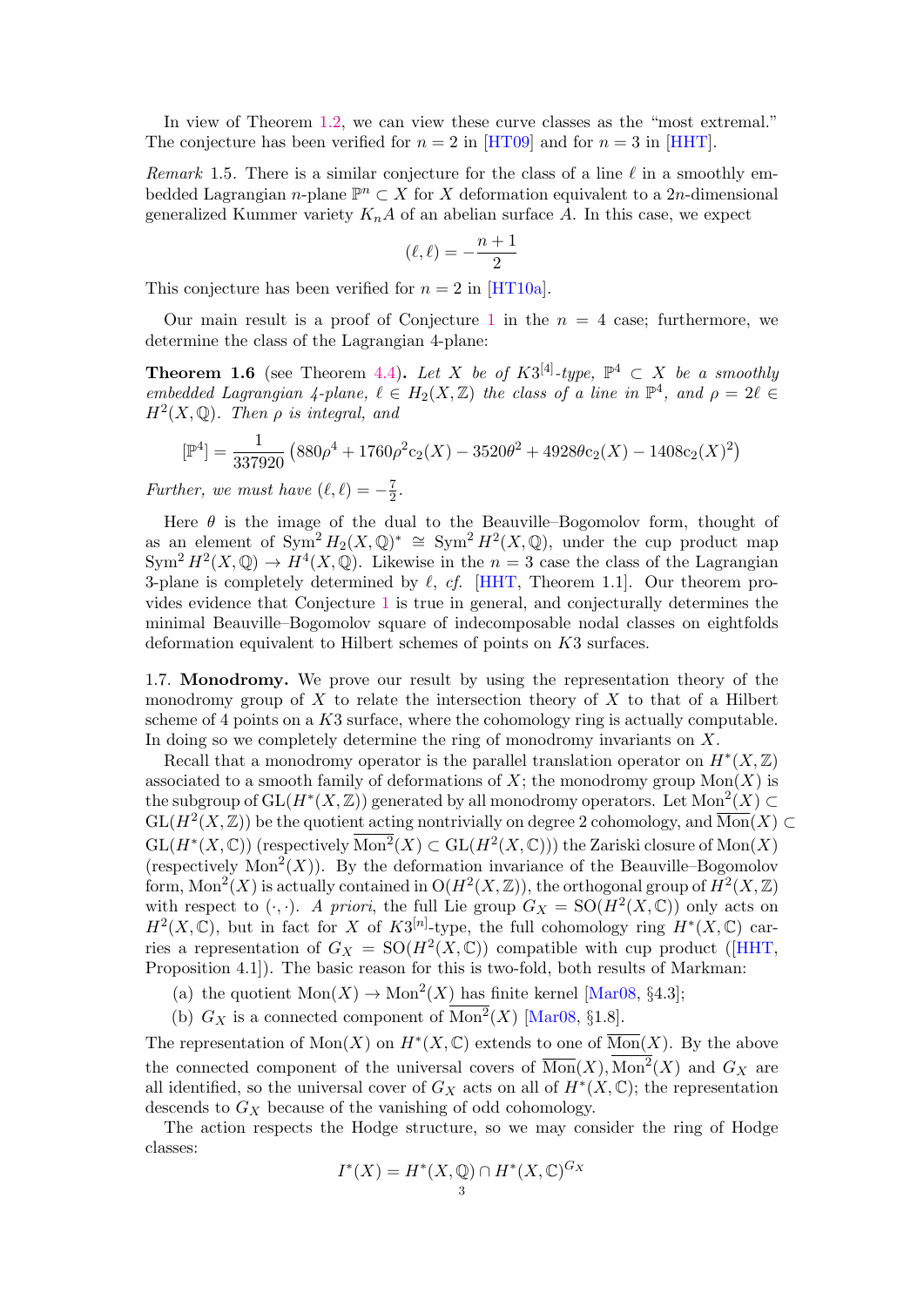Of course,  $I^*(X)$  contains the Chern classes of the tangent bundle of X and the Beauville–Bogomolov class  $\theta \in H^4(X, \mathbb{Q})$ , but there can be many other Hodge classes. Markman [\[Mar11\]](#page-22-12) constructs another series of Hodge classes  $k_i \in I^{2i}(X), i \geq 2$ , as characteristic classes of monodromy-invariant twisted sheaves.

Given  $\lambda \in H^2(X, \mathbb{Q})$ , let  $G_{\lambda} \subset G_X$  be the stabilizer of  $\lambda$ . Define

$$
I^*_{\lambda}(X) = H^*(X, \mathbb{Q}) \cap H^*(X, \mathbb{C})^{G_{\lambda}}
$$

to be the ring of cohomology classes invariant under the monodromy group preserving λ. For example, given a Lagrangian *n*-plane  $\mathbb{P}^n$  ⊂ X, the deformations of X that deform  $\mathbb{P}^n$  are precisely those in  $H^{1,1}(X) \cap \rho^{\perp}$ , where  $\rho$  is the Beauville–Bogomolov dual of the class of the line in  $\mathbb{P}^n$ , and the orthogonal is taken with respect to the Beauville–Bogomolov form [\[Ran95,](#page-22-13) [Voi92\]](#page-23-0). Thus, the class  $[\mathbb{P}^n] \in H^{2n}(X,\mathbb{Z})$  must lie in the subring  $I_{\rho}^*(X)$ .  $G_X$  will act on these cohomology classes, and up to this action we expect there is a unique Lagrangian *n*-plane in general. For  $n = 4$ , this is a consequence of our result since  $G_X$  acts transitively on rays in  $H^2(X,\mathbb{C})$ :

**Corollary 1.8.** For X of  $K3^{[4]}$ -type, there is a unique  $G_X$  orbit of smooth Lagrangian 4-plane classes  $[\mathbb{P}^4] \in H^8(X, \mathbb{C})$ .

Method of Proof and Outline. We prove our result by first completely determining  $I_{\lambda}^{*}(X)$  for  $X = S^{[4]}$  a Hilbert scheme of 4 points on a K3 surface S and  $\lambda = \delta$ . This is done in Section 1 using the Nakajima basis and the results of [\[LS03\]](#page-22-14) on cup product. The ring  $I^*_{\lambda}(X)$  in the general case of X of  $K3^{[4]}$ -type and  $\lambda \in H^2(X,\mathbb{Z})$ will be isomorphic since  $G_X$  acts transitively on rays in  $H^2(X,\mathbb{Z})$ . In Section 2 we construct an explicit isomorphism by finding a monodromy invariant basis for  $I^*_{\lambda}(X)$ , from which we are able to derive the intersection form on  $I^8_\lambda(X)$ . In Section 3 we take  $\lambda$  proportional to the Beauville–Bogomolov dual of the class of a line in a smooth Lagrangian 4-plane  $\mathbb{P}^4 \subset X$  and produce a diophantine equation in the coefficients of the class  $[\mathbb{P}^4]$  with respect to the basis from Section 2. In Section 4, we show the only solution to the diophantine equation is the conjectural one. For completeness we include an appendix summarizing our localization computations to calculate the Fujiki constants in Section 2.

Acknowledgements. We are grateful to Y. Tschinkel for suggesting the problem, and for many insights. We would also like to thank B. Hassett and M. Thaddeus for useful conversations, and M. Stoll for explaining to us how to compute integral points on elliptic curves in Magma. Finally, we thank the referee for useful comments and for encouraging us to find an independent verification of our computational analysis in Section 5. The first author was supported in part by NSF Fellowship DMS-1103982. This project was completed while the second author was a postdoc at the California Institute of Technology. Some computations were performed on William Stein's server geom.math.washington.edu, supported by NSF grant DMS-0821725.

## 2. Structure of the ring of monodromy invariants

2.1. The Lehn-Sorger formalism. We briefly summarize the work of Lehn and Sorger in [\[LS03\]](#page-22-14) on the cohomology ring of a Hilbert scheme of points on a K3 surface. Given a Frobenius algebra A, they construct a Frobenius algebra  $A^{[n]}$  such that when  $A = H^*(S, \mathbb{Q})$  for S a K3 surface,  $A^{[n]}$  is canonically  $H^*(S^{[n]}, \mathbb{Q})$ .

The algebra  $A = H^*(S, \mathbb{Q})$  comes equipped with a form  $T = -\int_S : A \to \mathbb{Q}$  and a multiplication  $m : A \otimes A \rightarrow A$  (given by cup-product) such that the pairing  $(x, y) =$  $T(xy)$  is nondegenerate. There is also a comultiplication  $\Delta: A \rightarrow A \otimes A$  adjoint to m with respect to the form  $T \otimes T$  on  $A \otimes A$ . In this case  $\Delta$  is the push-forward along the diagonal. Writing  $1 \in H^0(S, \mathbb{Z})$  for the unit,  $[pt] \in H^4(S, \mathbb{Z})$  for the point class,  $e_1, \ldots, e_{22}$  as a basis for  $H^2(S, \mathbb{Z})$ , and  $e_1^{\vee}, \ldots, e_{22}^{\vee}$  for the dual basis with respect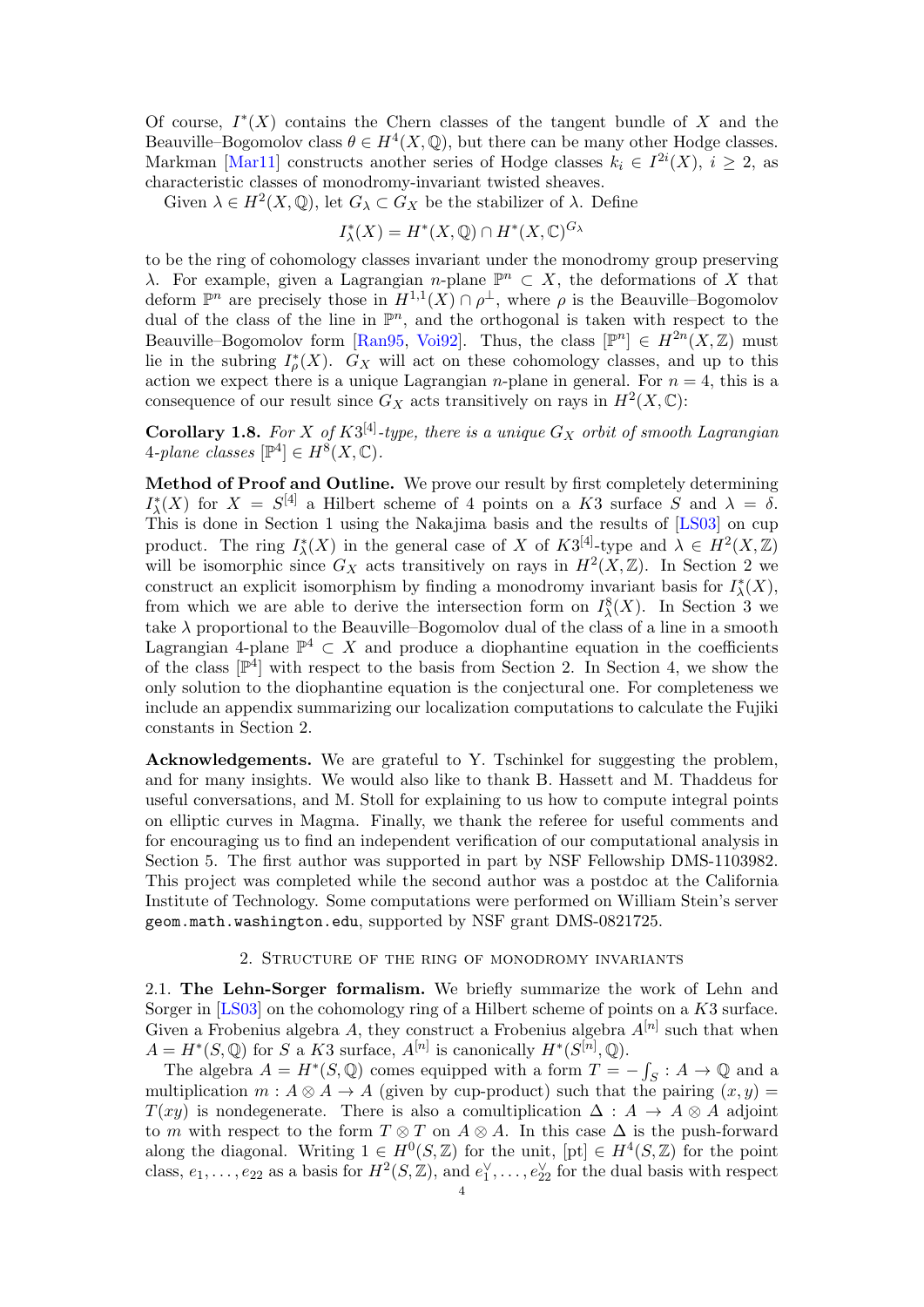to the intersection form, a simple computation using adjointness shows that  $\Delta(1)$  =  $-\sum_j e_j \otimes e_j^{\vee} - [\text{pt}] \otimes 1 - 1 \otimes [\text{pt}], \Delta(e_j) = -e_j \otimes [\text{pt}] - [\text{pt}] \otimes e_j, \Delta(e_j^{\vee}) = -e_j^{\vee} \otimes [\text{pt}] - [\text{pt}] \otimes e_j^{\vee}$ and  $\Delta([pt]) = -[pt] \otimes [pt]$ . Thus  $e = -24[pt]$ .

We also have an *n*-fold multiplication  $m[n] : A^{\otimes n} \to A$  and its adjoint  $\Delta[n] : A \to$  $A^{\otimes n}$ . Note that  $m[1] = \Delta[1] = \text{id}, m[2] = m$ , and  $\Delta[2] = \Delta$ .

<span id="page-4-0"></span>Lemma 2.2. Using the previous formulae one obtains:

$$
\Delta[3](1) = \sum_{j} \sum_{j} (e_j)_a \otimes (e_j^{\vee})_b \otimes [\text{pt}]_c + \sum [\text{pt}]_a \otimes [\text{pt}]_b \otimes 1_c
$$

$$
\Delta[3](e_j) = \sum [\text{pt}]_a \otimes [\text{pt}]_b \otimes (e_j)_c
$$

$$
\Delta[3](e_j^{\vee}) = \sum [\text{pt}]_a \otimes [\text{pt}]_b \otimes (e_j^{\vee})_c
$$

$$
\Delta[3]([\text{pt}]) = [\text{pt}] \otimes [\text{pt}] \otimes [\text{pt}]
$$

By  $[pt]_a \otimes [pt]_b \otimes 1_c \in A^{\otimes 3}$  we mean  $[pt]$  inserted in the ath and bth tensor factors, and 1 inserted in the cth factor. All unspecified sums in Lemma [2.2](#page-4-0) are over bijections  $\{1,2,3\} \stackrel{\cong}{\rightarrow} \{a,b,c\}.$ 

*Proof.* This follows from the relation  $m[n] = m[2] \circ (m[n-1] \otimes id)$  for  $n \geq 2$  and the dual relation  $\Delta[n] = (\Delta[n-1] \otimes id) \circ \Delta[2]$ .

Let  $[n] = \{k \in \mathbb{N} | k \leq n\}$ . Define the tensor product of A indexed by a finite set I of cardinality n as

$$
A^I:=\left(\bigoplus_{\varphi:[n]\xrightarrow{\cong} I} A_{\varphi(1)}\otimes\cdots\otimes A_{\varphi(n)}\right)/S_n
$$

where  $S_n$  acts by permuting the tensor factors in each summand in the obvious way.  $A<sup>I</sup>$  is a Frobenius algebra with multiplication  $m<sup>I</sup>$  and form  $T<sup>I</sup>$ .

Note that for (finite) sets U, V and a bijection  $U \to V$  there is a canonical isomorphism  $A^U \to A^V$ , so we can always choose a bijection of I with some [k] to reduce to the usual notion of finite self tensor products. In general, for any surjection  $\varphi: U \to V$ , there is an obvious ring homomorphism

$$
\varphi^* : A^U \to A^V
$$

using the ring structure to combine factors indexed by elements of  $U$  in the same fiber of  $\varphi$ . There is an adjoint map

$$
\varphi_*: A^V \to A^U
$$

with the important relation

$$
\varphi_*(a \cdot \varphi^*(b)) = \varphi_*(a) \cdot b
$$

which follows directly from the adjointness.

For any subgroup  $G \subset S_n$ , we can consider the left coset space  $G\backslash [n]$ , and form  $A^{G\setminus [n]}$ . In particular, for  $\sigma \in S_n$  and  $G = \langle \sigma \rangle$  the group generated by  $\sigma$ , we denote  $A^{\sigma} = A^{G \setminus [n]}$ . Let

$$
A\{S_n\} = \bigoplus_{\sigma \in S_n} A^{\sigma} \cdot \sigma
$$

A pure tensor element of  $A^{\sigma}$  is specified by attaching an element  $\alpha_i \in A$  to each orbit  $i \in I = \langle \sigma \rangle \backslash [n]$ . For example, for a function  $\nu : I \to \mathbb{Z}_{\geq 0}$ ,

$$
\mathbf{e}^{\nu} = \otimes_{i \in I} \mathbf{e}^{\nu(i)} \in A^{\sigma}
$$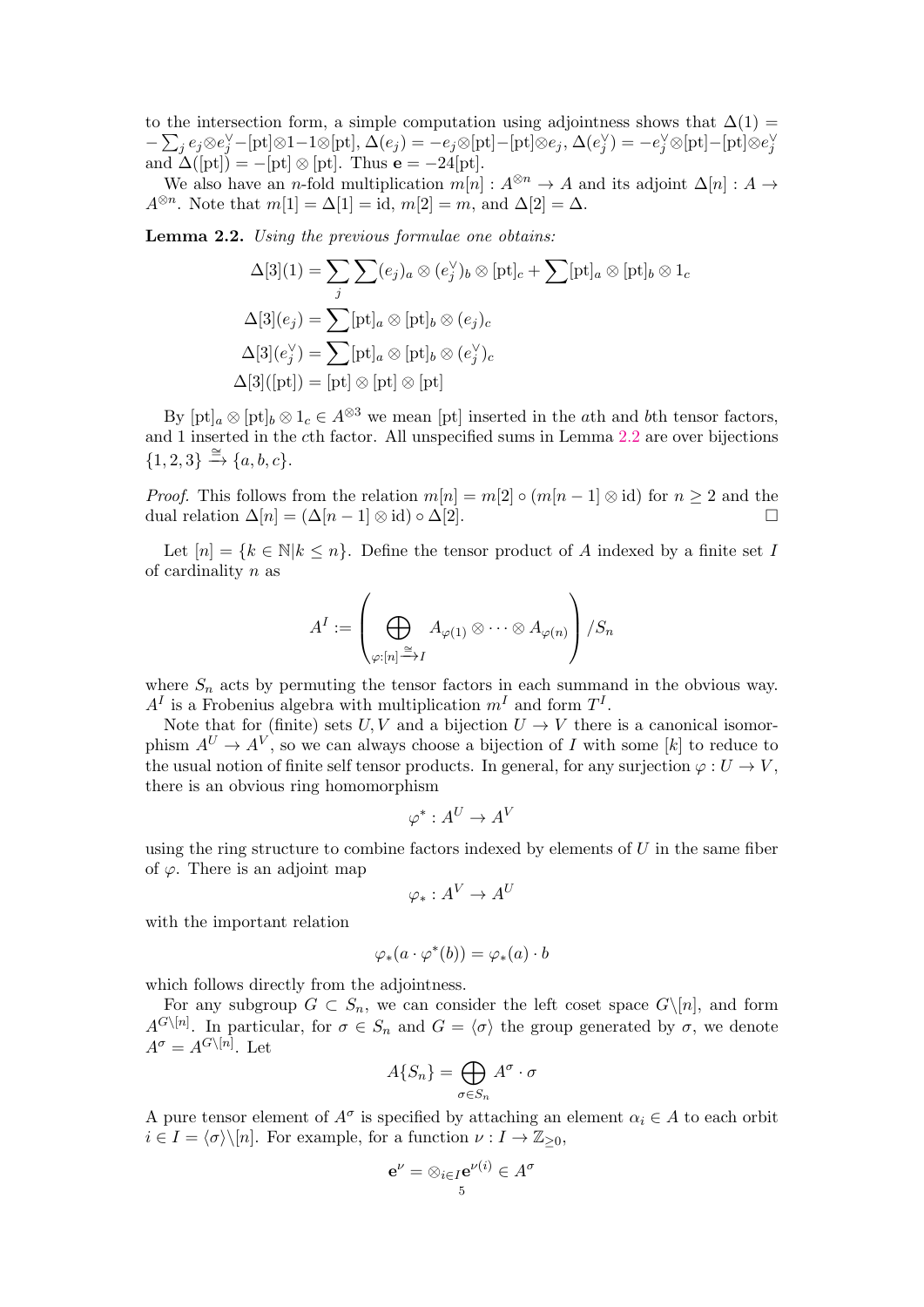There is a natural product structure on  $A\{S_n\}$ . For any inclusion of subgroups  $H \subset K$  of  $S_n$  there is a surjection  $H \setminus [n] \to K \setminus [n]$  and therefore maps

$$
f^{H,K}: A^{H\setminus [n]} \to A^{K\setminus [n]}
$$

$$
f_{K,H}: A^{K\setminus [n]} \to A^{H\setminus [n]}
$$

The product is then

<span id="page-5-3"></span>
$$
A^{\sigma} \otimes A^{\tau} \longrightarrow A^{\sigma\tau}
$$
  
\n
$$
a \otimes b \longrightarrow f_{\langle \sigma,\tau \rangle,\langle \sigma\tau \rangle} (f^{\langle \sigma \rangle,\langle \sigma,\tau \rangle}(a) \cdot f^{\langle \tau \rangle,\langle \sigma,\tau \rangle}(b) \cdot e^{g(\sigma,\tau)})
$$
\n(3)

where  $\langle \sigma, \tau \rangle$  is the subgroup of  $S_n$  generated by  $\sigma, \tau$ , and the graph defect  $g(\sigma, \tau)$ :  $\langle \sigma, \tau \rangle \backslash [n] \rightarrow \mathbb{Z}_{\geq 0}$  is

$$
g(\sigma, \tau)(B) = \frac{1}{2} (|B| + 2 - |\langle \sigma \rangle \backslash B| - |\langle \tau \rangle \backslash B| - |\langle \sigma \tau \rangle \backslash B|)
$$

 $S_n$  acts naturally on  $A\{S_n\}$ . For any  $\tau \in A\{S_n\}$ , there is for any  $\sigma \in S_n$  a bijection  $\tau: \langle \sigma \rangle \backslash [n] \to \langle \tau \sigma \tau^{-1} \rangle \backslash [n]$ .  $\tau$  then acts on  $A\{S_n\}$  via  $\tau^*: A^{\sigma} \cdot \sigma \to A^{\tau \sigma \tau^{-1}} \cdot \tau \sigma \tau^{-1}$  on each factor. Define

$$
A^{[n]} = A\{S_n\}^{S_n}
$$

Note that for any partition  $\mu = (1^{\mu_1}, 2^{\mu_2}, \dots)$  of *n*, there is a piece

<span id="page-5-0"></span>
$$
A_{\mu}^{[n]} = \left(\bigoplus_{\sigma \in C_{\mu}} A^{\sigma} \cdot \sigma\right)^{S_n} \cong \bigotimes_{i} \text{Sym}^{\mu_i} A \tag{4}
$$

where  $C_{\mu} \subset S_n$  is the conjugacy class of permutations  $\sigma$  of cycle type  $\mu$ .

If A is a graded Frobenius algebra, then  $A^{[n]}$  is naturally graded.  $A^{\sigma}$  is graded as a tensor product of graded vector spaces, and we take

$$
A^{\sigma} \cdot \sigma \cong A^{\sigma}[-2|\sigma|]
$$

where if the cycle type of  $\sigma$  is  $\mu$ ,  $|\sigma| = \sum_i (i-1)\mu_i$ . In particular, the mth graded piece of [\(4\)](#page-5-0) is

<span id="page-5-2"></span>
$$
(A_{\mu}^{[n]})_m \cong \bigoplus_{\substack{(w,\mu) \\ |(w,\mu)| = m}} \bigotimes_{i} \text{Sym}^{\mu_i} A_{w_i}
$$
(5)

where the sum is taken over weighted permutations  $(w, \mu)$ —*i.e.* a partition  $\mu$  and a weight  $w_i$  associated to each part—with

$$
m = |(w, \mu)| = \sum_{i} (i - 1)\mu_i + w_i
$$

We then have

<span id="page-5-1"></span>**Theorem 2.3.** ([\[LS03,](#page-22-14) Theorem 1.1]) For S a K3 surface, there is a natural isomorphism of graded Frobenius algebras

$$
(H^*(S, \mathbb{Q})[2])^{[n]} \cong H^*(S^{[n]}, \mathbb{Q})[2n]
$$

The grading shift on both sides is such that the 0th graded piece is middle cohomology.

Remark 2.4. It will be important in the next section to note that under the isomorphism of Theorem [2.3,](#page-5-1)

<span id="page-5-4"></span>
$$
n![\text{pt}]_1 \otimes \cdots \otimes [\text{pt}]_n \cdot (\text{id}) \mapsto [\text{pt}]_{S^{[n]}} \tag{6}
$$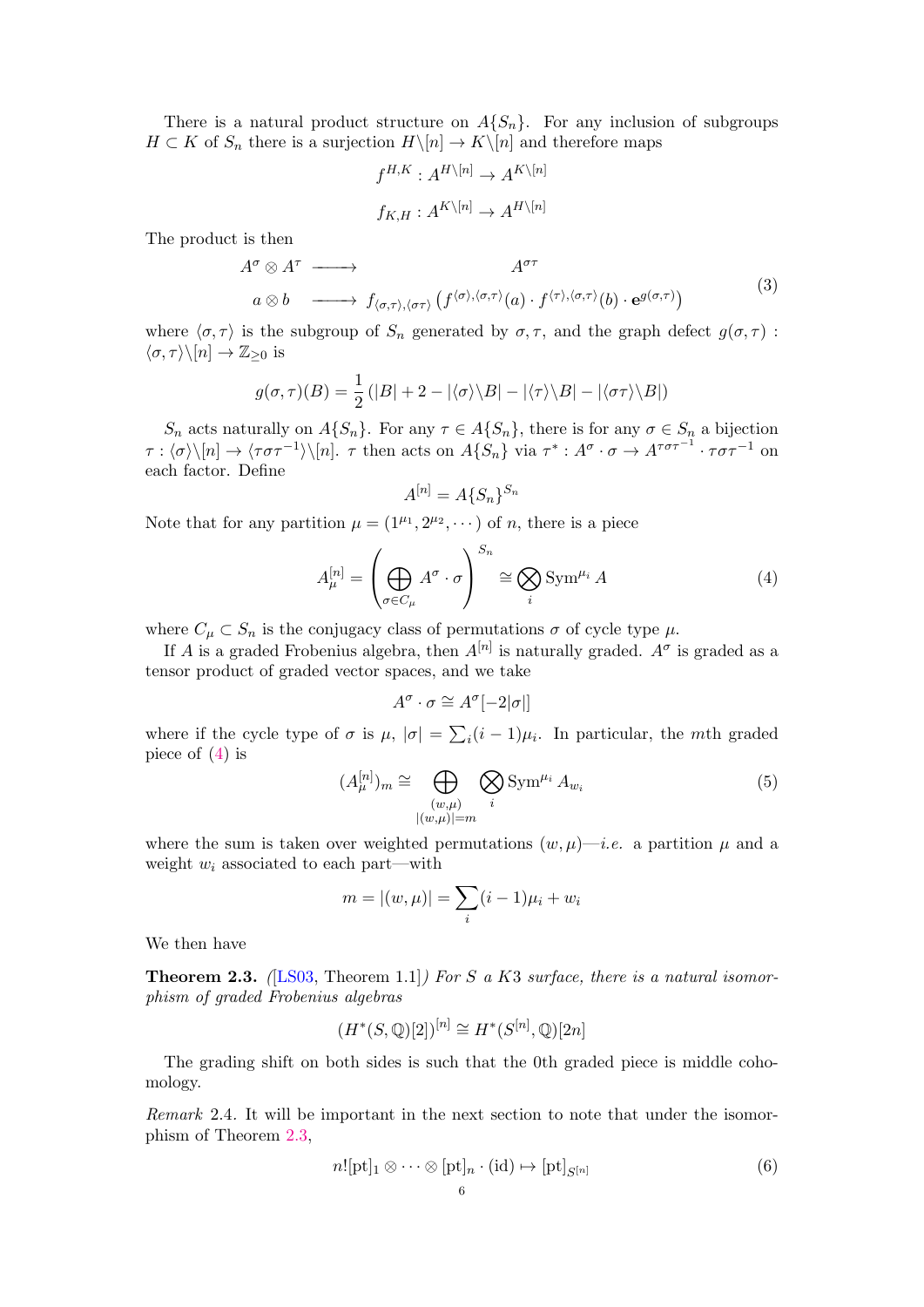2.5. Monodromy invariants. Let S be a K3 surface, and  $G_S = SO(H^2(S, \mathbb{C}))$  the special orthogonal group of the intersection form  $(.,.)$  on S.  $H^*(S,\mathbb{C})$  is naturally a representation of  $G_S$ , acting via the standard representation on  $H^2(S, \mathbb{C})$  and the trivial representations on  $H^0(S, \mathbb{C})$  and  $H^4(S, \mathbb{C})$ .

Recall (see for example [\[FH91\]](#page-22-15)) that positive weights of the algebra  $SO_{\mathbb{C}}(k)$  of rank  $r (k = 2r \text{ or } 2k + 1)$  are r-tuples  $\lambda = (\lambda_1, \ldots, \lambda_r)$  with the  $\lambda_i$  either all integral or all half-integral, and either

$$
\lambda_1 \ge \lambda_2 \ge \dots \ge \lambda_{r-1} \ge |\lambda_r| \ge 0, \qquad k = 2r
$$
  

$$
\lambda_1 \ge \lambda_2 \ge \dots \ge \lambda_{r-1} \ge \lambda_r \ge 0, \qquad k = 2r + 1
$$

Let the representation of SO<sub>C</sub> of highest weight  $\lambda$  be denoted  $V(\lambda)$ . Thus, 1 =  $V(0,\ldots)$  is the trivial representation, and  $V = V(1,0,\ldots)$  the standard. Sym<sup>k</sup>V is not irreducible, since the form yields an invariant  $\theta \in \text{Sym}^2 V$ , but  $V(k, 0, ...)$ Sym<sup>k</sup> V/Sym<sup>k-2</sup> V. In the sequel, we will only indicate the nonzero weights, e.g.  $V = V(1)$ .

If a Frobenius algebra A carries a representation of a group  $G$ ,  $A^{[n]}$  naturally carries a representation of  $G$  that can easily be read off of  $(5)$ . Thus,

**Proposition 2.6.** As a representation of  $G<sub>S</sub>$ , we have

$$
H^2(S^{[4]},{\mathbb C}) \cong \mathbf{1}_S \oplus V_S(1)
$$
  
\n
$$
H^4(S^{[4]},{\mathbb C}) \cong \mathbf{1}_S^4 \oplus V_S(1)^2 \oplus V_S(2)
$$
  
\n
$$
H^6(S^{[4]},{\mathbb C}) \cong \mathbf{1}_S^5 \oplus V_S(1)^5 \oplus V_S(1,1) \oplus V_S(2)^2 \oplus V_S(3)
$$
  
\n
$$
H^8(S^{[4]},{\mathbb C}) \cong \mathbf{1}_S^8 \oplus V_S(1)^6 \oplus V_S(1,1) \oplus V_S(2)^4 \oplus V_S(2,1) \oplus V_S(3) \oplus V_S(4)
$$

Poincaré duality is compatible with the  $G<sub>S</sub>$  action, so the above determines all cohomology groups.

Note that the invariant class in  $H^2(S^{[n]}, \mathbb{C})$  is exactly  $\delta$ . The decomposition [\(1\)](#page-0-0) identifies the action of  $G_S$  on  $H^*(S^{[n]}, \mathbb{C})$  with that of  $G_{\delta} \subset G_{S^{[n]}}$ , the stabilizer of δ. In other words, deformations of  $S<sup>[n]</sup>$  orthogonal to the exceptional divisor δ remain Hilbert schemes of points of a K3 surface, and therefore come from a deformation of S.

Recall that  $SO_{\mathbb{C}}(k)$  has universal branching rules. For  $SO_{\mathbb{C}}(k-1) \subset SO_{\mathbb{C}}(k)$  the stabilizer of a nonisotropic vector  $v \in V$ ,  $(v, v) \neq 0$ , we have

$$
\operatorname{Res}_{\mathrm{SO}_{\mathbb{C}}(k-1)}^{\mathrm{SO}_{\mathbb{C}}(k)} V(\lambda) = \bigoplus_{\lambda'} V(\lambda')
$$

where the sum is taken over all weights  $\lambda'$  with

$$
\lambda_1 \geq \lambda'_1 \geq \lambda_2 \geq \lambda'_2 \geq \cdots \geq \lambda_r \geq |\lambda'_r| \geq 0
$$

For X of  $K3^{[n]}$ -type, we can therefore deduce the structure of  $H^*(X,\mathbb{C})$  as a  $G_X$ representation from the structure of  $H^*(S^{[n]}, \mathbb{C})$  as a  $G_S$  representation:

Corollary 2.7. For X of  $K3^{[4]}$ -type,

$$
H^{2}(X, \mathbb{C}) \cong V_{X}(1)
$$
  
\n
$$
H^{4}(X, \mathbb{C}) \cong \mathbf{1}_{X}^{2} \oplus V_{X}(1) \oplus V_{X}(2)
$$
  
\n
$$
H^{6}(X, \mathbb{C}) \cong \mathbf{1}_{X} \oplus V_{X}(1)^{2} \oplus V_{X}(1, 1) \oplus V_{X}(2) \oplus V_{X}(3)
$$
  
\n
$$
H^{8}(X, \mathbb{C}) \cong \mathbf{1}_{X}^{3} \oplus V_{X}(1)^{2} \oplus V_{X}(2)^{2} \oplus V_{X}(2, 1) \oplus V_{X}(4)
$$

Again, Poincaré duality determines the representations of the other cohomology groups.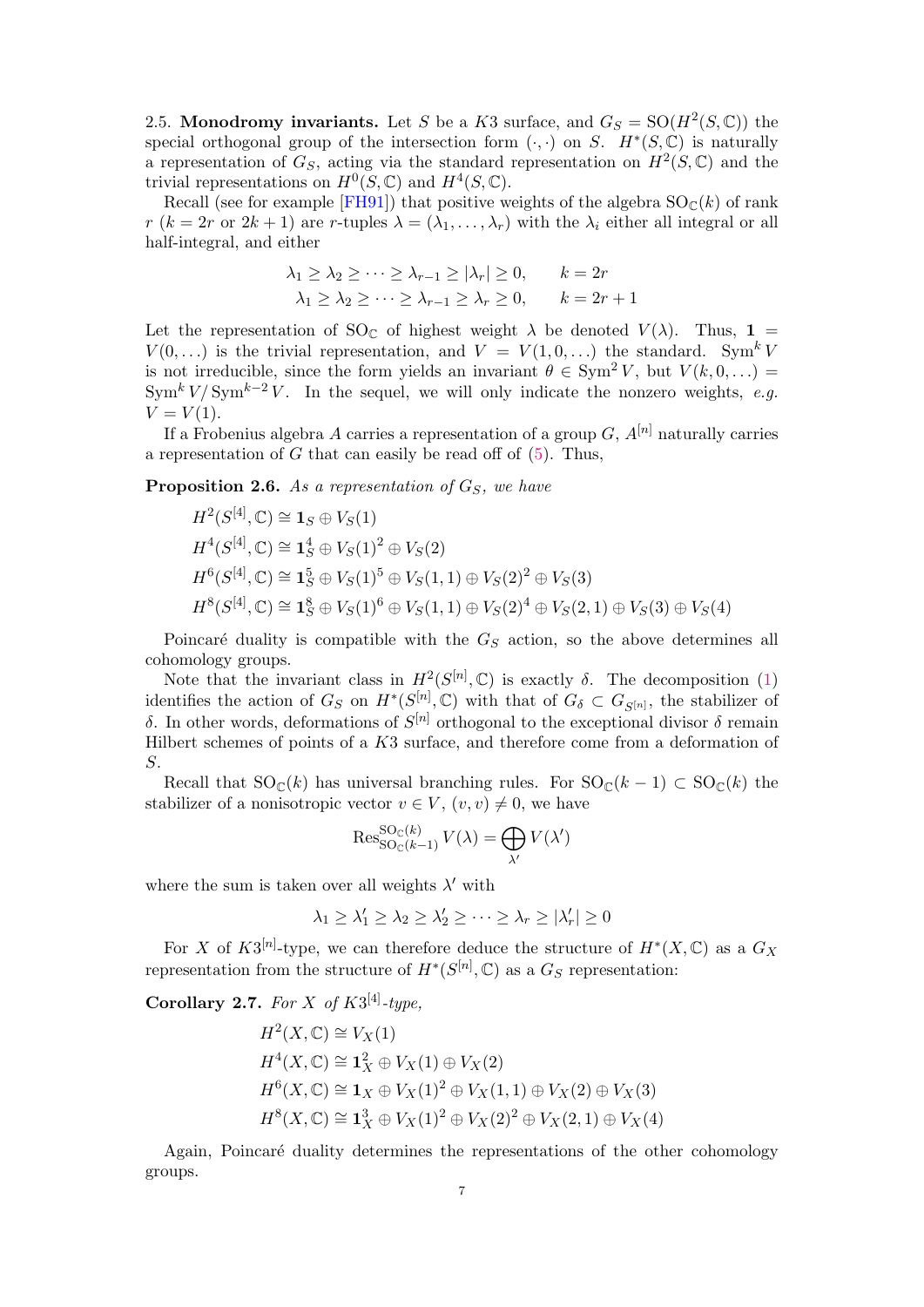2.8. **A basis for**  $I_{\delta}^{*}(S^{[4]})$ . For a partition  $\mu = (1^{\mu_1}, 2^{\mu_2}, \ldots)$  of *n*, the number of parts of  $\mu$  is  $\ell(\mu) = \sum \mu_i$ . By a labelled partition  $\mu$  we will mean a partition  $\mu$  and an ordered list of  $\ell(\mu)$  cohomology classes  $\alpha \in H^*(S, \mathbb{Q})$ . For example,  $({1}_2, {1}_1, {1}_1)$  is a labelled partition of 4, subordinate to the partition  $\mu = (1^2, 2)$ , and attaching the unit class to each part of  $\mu$ . Such a labelled partition  $\mu$  determines an element of the Lehn-Sorger algebra of  $H^*(S, \mathbb{Q})[2]$  by summing over all group elements  $\sigma \in S_n$  with cycle type  $\mu$ , for example

$$
I(\{1\}_2, \{1, 1\}_1) = \sum_{(12)} 1_{12} \otimes 1_3 \otimes 1_4(12)
$$
  
=  $1_{12} \otimes 1_3 \otimes 1_4(12) + 1_{13} \otimes 1_2 \otimes 1_4(13) + 1_{14} \otimes 1_2 \otimes 1_3(14)$   
+  $1_1 \otimes 1_{23} \otimes 1_4(23) + 1_1 \otimes 1_{24} \otimes 1_3(24) + 1_1 \otimes 1_2 \otimes 1_{34}(34)$ 

We can generate homogeneous classes of  $H^*(S^{[n]}, \mathbb{Q})$  invariant under  $G_S$  from partitions of n labelled by cohomology classes  $\{1, e, e^{\vee}, [pt]\}$ , where every time we have a label e, there must be a paired  $e^{\vee}$  label, corresponding to inserting  $e_j$  and  $e_j^{\vee}$  in the corresponding tensor factors and summing over j. For example,  $I_{\delta}^2(S^{[4]})$  is spanned by  $\delta = I(\{1\}_2, \{1, 1\}_1)$ . Generating sets for  $I_{\delta}^{2k}(S^{[4]})$  for  $k = 2, 3, 4$  are given by:

| $I_{\delta}^{4}(S^{[4]})$      | $I_{\delta}^{6}(S^{[4]})$                                   | $I_{\delta}^{8}(S^{[4]})$             |
|--------------------------------|-------------------------------------------------------------|---------------------------------------|
| $W = I({1}_3, {1}_1)$          | $P = I(\{1\}_4)$                                            | $A = I({e}_3,{e}^{\vee})_1$           |
| $X = I({1,1}_2)$               | $Q = I({{\{\nbrack{\nbrack} \atop 2},\{1,1\}}_1)}$          | $B = I({1}_3,{\text{[pt]}})_1$        |
| $Y = I({1, 1, 1, [pt]}\_1)$    | $R = I({1}_2, {1}, [pt]_1)$                                 | $C = I({{\{\npt\}}_3, {1}_1)}$        |
| $Z = I({1, 1, e, e^{\vee}}_1)$ | $S = I({e^{\vee}}_2, {e, 1}_1)$                             | $D = I({1, [\text{pt}]}_2)$           |
|                                | $T = I({1}_2, {e, e^{\vee}}_1) \mid E = I({e, e^{\vee}}_2)$ |                                       |
|                                |                                                             | $F = I({1, 1, [pt], [pt]})$           |
|                                |                                                             | $G = I({1, e, e^{\vee}, [pt] }_1)$    |
|                                |                                                             | $H = I({e, e, e^{\vee}, e^{\vee}}_1)$ |

These classes are all clearly independent, and therefore by the computation of the dimensions of  $I_{\delta}^{*}(S^{[4]})$  in the previous section they are bases.

2.9. Cup product on  $I_{\delta}^{*}(S^{[4]})$ . Using [\(3\)](#page-5-3) we compute the multiplicative structure of  $I_{\delta}^{*}(S^{[4]})$  in the above basis. These computations are straightforward; for example,

$$
\delta^{2} = \left(\sum_{(12)} 1_{12} \otimes 1_{3} \otimes 1_{4}(12)\right)^{2}
$$
  
=  $\sum_{(12)} \left(\Delta(1)_{1,2} \otimes 1_{3} \otimes 1_{4}(\text{id}) + 1_{1,2,3} \otimes 1_{4}(132)\right)$   
+  $1_{1,2,4} \otimes 1_{3}(142) + 1_{1,2,3} \otimes 1_{4}(123) + 1_{1,2,4} \otimes 1_{3}(124) + 1_{12} \otimes 1_{34}(12)(34)\right)$   
=  $-3 \sum_{1} [\text{pt}]_{1} \otimes 1_{2} \otimes 1_{3} \otimes 1_{4}(\text{id}) - \sum_{(12)} \sum_{j} (e_{j})_{1} \otimes (e_{j}^{\vee})_{2} \otimes 1_{3} \otimes 1_{4}(\text{id})$   
+  $3 \sum_{(123)} 1_{123} \otimes 1_{4}(123) + 2 \sum_{(12)(34)} 1_{12} \otimes 1_{34}(12)(34)$   
=  $-3Y - Z + 3W + 2X$ 

The multiplication table for degree 4 elements is:

| $\substack{ -3A -3B -27C -8D \ -8E +4F +2G }$ | $-3A - 3B - 3C$         | $B+3C$ | $3A + 66C$      |
|-----------------------------------------------|-------------------------|--------|-----------------|
|                                               | $-2D - 2E + 2F + G + H$ | 21)    | $22D + 4E$      |
|                                               |                         | ЭF     |                 |
|                                               |                         |        | $22F + 2G + 2H$ |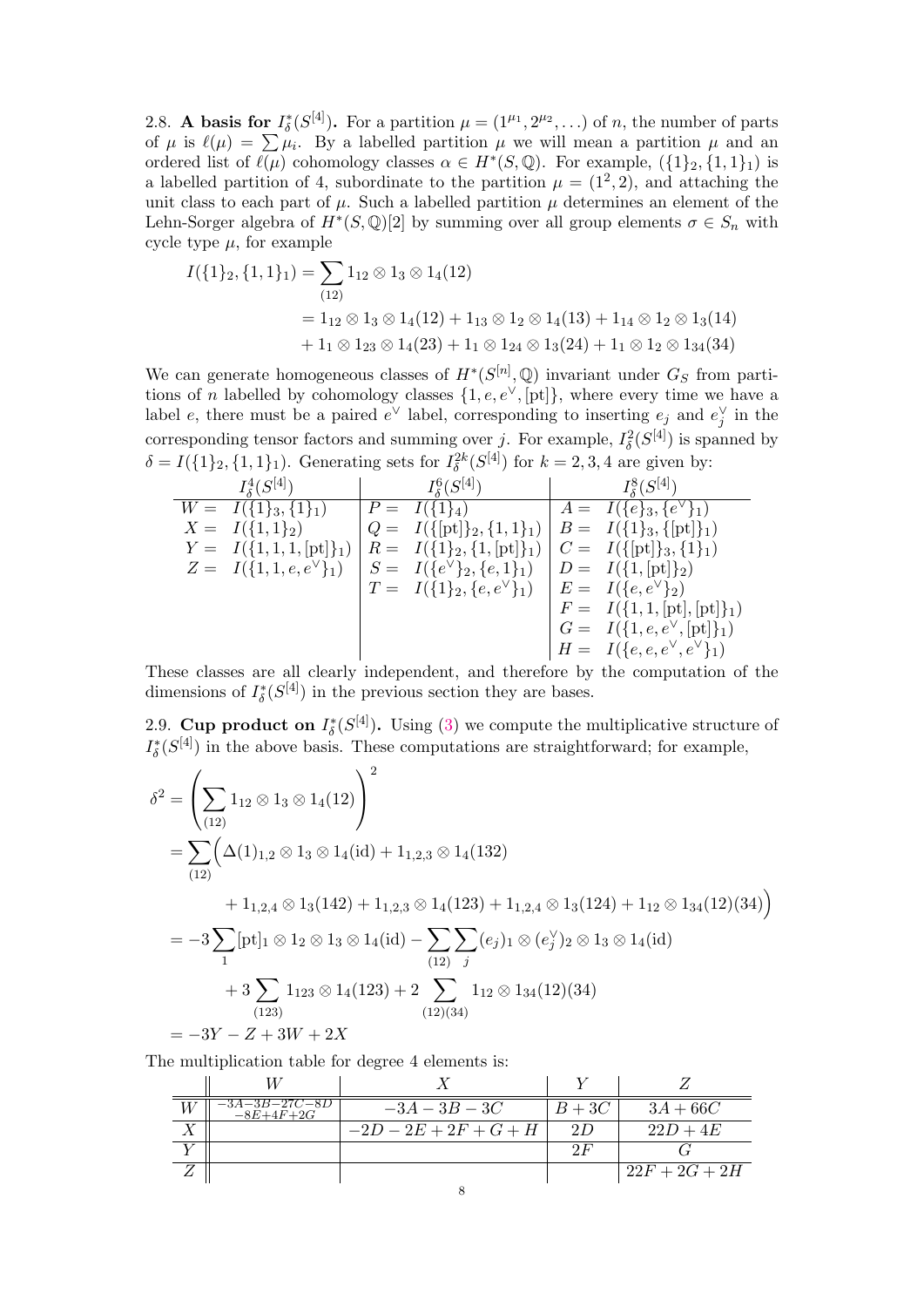In particular, note that:

$$
\delta^4 = (\delta^2)^2 = -81A - 81B - 729C - 192D - 96E + 84F + 30G + 6H
$$
 (7)

The multiplication table for  $A, B, C, D, E, F, G, H$  is much simpler,

<span id="page-8-0"></span>

|                  |    | B | C              | D              | E               | F                    | G         | Η                 |
|------------------|----|---|----------------|----------------|-----------------|----------------------|-----------|-------------------|
| А                | 24 |   |                | 0              | 0               |                      |           |                   |
| $\boldsymbol{B}$ |    | 0 | $\frac{8}{24}$ | 0              | 0               |                      | 0         |                   |
| $\mathcal{C}$    |    |   | $\Omega$       | 0              | 0               |                      | 0         |                   |
| $\boldsymbol{D}$ |    |   |                | $\frac{6}{24}$ | 0               |                      | 0         |                   |
| $\boldsymbol{E}$ |    |   |                |                | $\frac{66}{24}$ |                      | 0         |                   |
| $\cal F$         |    |   |                |                |                 | 6<br>$\overline{24}$ |           |                   |
| $\overline{G}$   |    |   |                |                |                 |                      | 264<br>24 |                   |
| H                |    |   |                |                |                 |                      |           | $\frac{1584}{24}$ |

where we have identified top cohomology  $H^{16}(S^{[4]},\mathbb{Q}) \cong \mathbb{Q}$  as usual via the point class  $[pt]_{S[4]} = 24[pt]_1 \otimes [pt]_2 \otimes [pt]_3 \otimes [pt]_4(id)$  from [\(6\)](#page-5-4). As a consistency check, from Corollary [3.3](#page-9-0) we have  $\delta^8 = 105(\delta, \delta)^4 = 136080$  and indeed, from [\(7\)](#page-8-0),  $\delta^8 =$  $(-81A - 81B - 729C - 192D - 96E + 84F + 30G + 6H)^{2} = 136080$ . Note that the remaining classes and products (of cohomological degree divisible by 4, which is all we need) are determined by Poincaré duality.

2.10. The Beauville–Bogomolov form. From [\(1\)](#page-0-0), we can explicitly write down  $\theta$ in the  $W, X, Y, Z$  basis:

$$
\theta = \sum_{j} \left( \sum_{1} (e_j)_1 \otimes 1_2 \otimes 1_3 \otimes 1_4(\text{id}) \right) \cdot \left( \sum_{1} (e_j^{\vee})_1 \otimes 1_2 \otimes 1_3 \otimes 1_4(\text{id}) \right) - \frac{1}{6} \delta^2
$$
  
=  $-\frac{1}{2}W - \frac{1}{3}X + \frac{45}{2}Y + \frac{13}{6}Z$  (8)

By direct compoutation, using the results of the previous section,

# <span id="page-8-1"></span>Lemma 2.11.

<span id="page-8-2"></span>
$$
\theta^4 = 450225
$$
  
\n
$$
\delta^2 \theta^3 = -117450 = 19575(-6)
$$
  
\n
$$
\delta^4 \theta^2 = 84564 = 2349 \cdot (-6)^2
$$
  
\n
$$
\delta^6 \theta = -93960 = 435 \cdot (-6)^3
$$
  
\n
$$
\delta^8 = 136080 = 105 \cdot (-6)^4
$$

3. Hodge classes on X

Let X be of  $K3^{[4]}$ -type and  $\lambda \in H^2(X, \mathbb{Q})$ . The rings  $I^*(X)$  and  $I^*_\lambda(X)$  are isomorphic to the rings  $I^*(S^{[4]})$  and  $I^*_{\delta}(S^{[4]})$  since the action of  $G_X$  is transitive on rays, but to construct an explicit isomorphism, we must find a geometric basis. To do this, we need to understand the products of Hodge classes.

<span id="page-8-3"></span>3.1. Computation of the Fujiki constants for  $S^{[4]}$ . Let X be smooth variety of dimension n, and  $\mu$  a partition of a nonnegative integer  $|\mu|$  (we allow the empty partition of 0). To each  $\mu$  we can associate a Chern monomial  $c_{\mu}(X) = \prod_{i=1}^{k} c_k^{\mu_k}(X)$ . Given a formal power series  $\varphi(x) \in \mathbb{Q}[[x]]$ , define the associated genus

$$
\varphi(X) = \prod_i \varphi(x_i) \in H^*(X, \mathbb{Q})
$$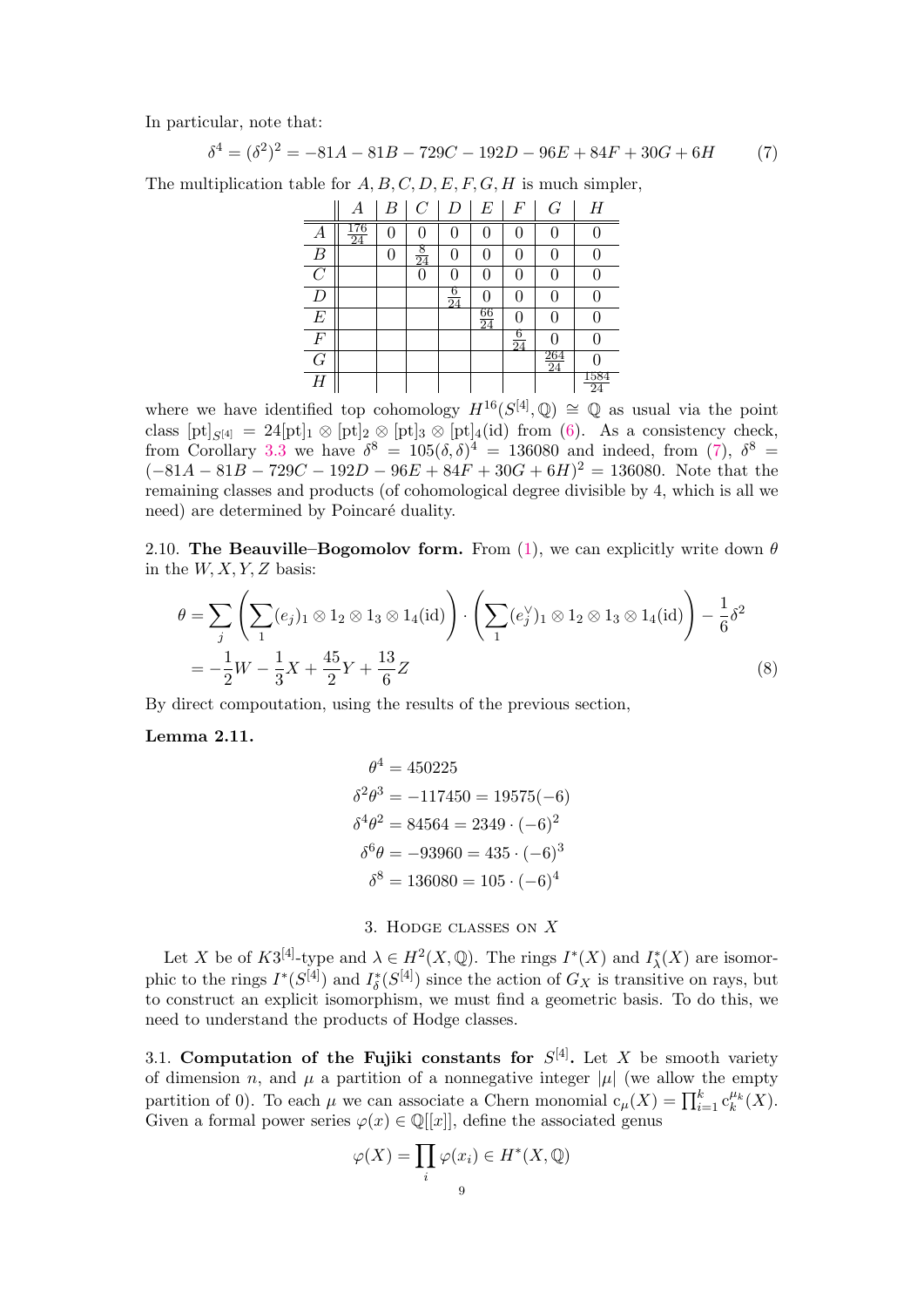where the  $x_i$  are the Chern roots of the tangent bundle TX. Taking the universal formal power series

$$
\Phi(x) = 1 + a_1 x + a_2 x^2 + \dots \in \mathbb{Q}[a_1, a_2, \dots][[x]]
$$

we define the universal genus  $\Phi(X)$  of any smooth variety as an element of  $H^*(X, \mathbb{Q})[a_1, a_2 \dots]$ .  $\Phi(X)$  is a universal formal power series in the Chern classes  $c_1, c_2, \ldots$  with coefficients polynomials in  $a_1, a_2, \ldots$  In particular, taking  $a_1 = 1$  and  $a_i = 0$  for  $i > 1$ , we get the total Chern class. We will only need the universal genus for vanishing odd Chern classes; the reader may find the expansion of  $\Phi$  in this case up to degree 16 in the appendix.

Let S be a smooth surface,  $\varphi(x) \in \mathbb{Q}[[x]]$  a formal power series in x. Recall that  $\mathcal{O}^{[n]}$  is the push-forward of the structure sheaf of the universal subscheme  $Z \subset S \times S^{[n]}$ to  $S^{[n]}$ , and that det  $\mathcal{O}^{[n]} = -\delta$ . A result of [\[EGL01,](#page-22-16) Theorem 4.2] implies that there are universal formal power series  $A(z)$ ,  $B(z)$  in z such that

$$
\sum_{n\geq 0} z^n \int_{S^{[n]}} \exp(\det \mathcal{O}^{[n]}) \varphi(S^{[n]}) = A(z)^{c_1(S)^2} B(z)^{c_2(S)}
$$

for any smooth surface S. Let

$$
\mathbf{F}_{S}(z) = \sum_{n\geq 0} z^{n} \int_{S^{[n]}} \exp(\det \mathcal{O}^{[n]}) \Phi(S^{[n]}) \in \mathbb{Q}[a_1, a_2, \ldots][[z]]
$$

and let  $\mathbf{A}(z), \mathbf{B}(z) \in \mathbb{Q}[a_1, a_2, \ldots] |z|]$  be the universal power series associated to  $\Phi$ .  $\mathbf{F}_{\mathbb{P}^2}(z) = \mathbf{A}(z)^9 \mathbf{B}(z)^3$  and  $\mathbf{F}_{\mathbb{P}^1 \times \mathbb{P}^1}(z) = \mathbf{A}(z)^8 \mathbf{B}(z)^4$  can be easily computed by routine equivariant localization and therefore one can compute  $\mathbf{A}(z), \mathbf{B}(z)$ ; see the appendix for a brief summary of the computation. Since  $\mathbb{P}^{\mathbb{I}} \times \mathbb{P}^1$ ,  $\mathbb{P}^2$  generate the cobordism ring, this determines  $\mathbf{F}_{S}(z)$  for a K3 surface S, and in particular we can compute all products

<span id="page-9-1"></span>
$$
\int_{S^{[n]}} \delta^{2k} \mathbf{c}_{\mu}(S^{[n]}) \tag{9}
$$

By the following result of Fujiki, [\(9\)](#page-9-1) determines all products of the form

$$
\int_X f^{2k} \mathsf{c}_{\mu}(X)
$$

for arbitrary  $f \in H^2(X, \mathbb{Q})$ :

**Theorem 3.2.** [\[Fuj87\]](#page-22-17) For X an irreducible holomorphic symplectic variety of dimension n and  $\mu$  an even partition of an integer  $|\mu|$ , there are rational constants  $\gamma_X(\mu)$ such that, for any class  $f \in H^2(X,\mathbb{Z})$ ,

$$
\int_X f^{2k} \mathbf{c}_{\mu}(X) = \gamma_X(\mu) \cdot (f, f)^k, \quad \text{for} \quad 2k = 2n - |\mu|
$$

Moreover, the constant  $\gamma_X(\mu)$  is a deformation invariant.

Of course, if  $|\mu| > \dim X$ , we have  $\gamma_X(\mu) = 0$ . Also, because X is holomorphic symplectic, all odd Chern classes  $c_i(X)$  vanish, so we require  $\mu$  to be an even partition. We collect here the Fujiki constants  $\gamma(\mu)$  for  $n = 4$  for reference:

<span id="page-9-0"></span>**Corollary 3.3.** For X of  $K3^{[4]}$ -type, we have

$$
\gamma_X(2^4) = 1992240 \quad \gamma_X(2^3) = 59640 \quad \gamma_X(2^2) = 4932 \quad \gamma_X(2^1) = 630 \quad \gamma_X(\emptyset) = 105
$$
  
\n
$$
\gamma_X(2^24^1) = 813240 \quad \gamma_X(2^14^1) = 24360 \quad \gamma_X(4^1) = 2016
$$
  
\n
$$
\gamma_X(2^16^1) = 182340 \quad \gamma(6^1) = 5460
$$
  
\n
$$
\gamma_X(8^1) = 25650
$$
  
\n
$$
\gamma_X(4^2) = 332730
$$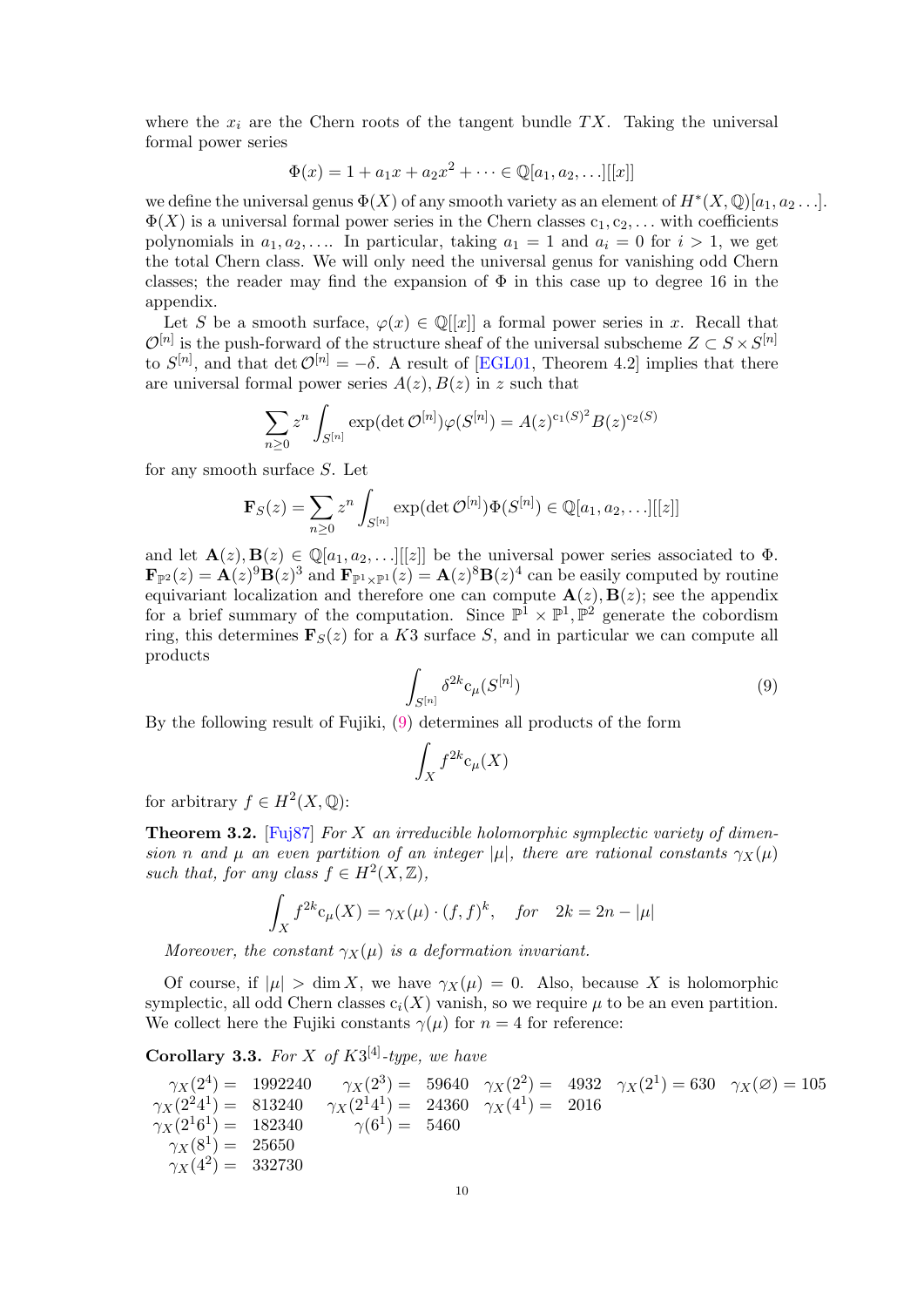Proof. This follows from the deformation invariance and the degree 4 part of

$$
\mathbf{F}_S(z) = \mathbf{B}(z)^{24}
$$

for S a K3 surface. Note that  $(\delta, \delta) = -6$ .

Remark 3.4. The first column of numbers are the Chern numbers of  $X$ , and were computed in [\[EGL01\]](#page-22-16);  $\gamma_X(\emptyset)$  is the ordinary Fujiki constant. The authors are unaware of a computation of the middle three columns in the literature.

3.5. Generalized Fujiki constants. Let X be of  $K3^{[n]}$ -type. In general, for  $\eta$  a Hodge class, an integral of the form  $\int_X f^{2k}\eta$  must be compatible with the  $G_X$  action, and therefore will be a rational multiple of  $(f, f)^k$ . For  $\eta$  a product of a power of  $\theta$  and a Chern monomial, these ratios are determined by the Fujiki constants of the previous section.

Define an augmented partition  $(\ell, \mu)$  to be a partition  $\mu$  of a nonnegative integer  $|\mu|$ and a nonnegative integer  $\ell$ . Set

$$
|(\ell,\mu)| = 2\ell + |\mu|
$$

**Proposition 3.6.** For X of  $K3^{[n]}$ -type,  $n > 1$ , and  $(\ell, \mu)$  an augmented even partition, there is a rational constant  $\gamma_X(\ell,\mu)$  such that for any  $f \in H^2(X,\mathbb{Z})$ ,

$$
\int_X f^{2k} \theta^{\ell} c_{\mu}(X) = \gamma_X(\ell, \mu) \cdot (f, f)^k, \quad \text{for} \quad 2k = 2n - 2\ell - |\mu|
$$

Furthermore, there are rational constants  $\alpha(k, \ell)$  independent of X such that

$$
\gamma_X(\ell,\mu) = \alpha(k,\ell)\gamma_X(\mu), \quad \text{for} \quad 2k = 2n - 2\ell - |\mu|
$$

Again,  $\gamma_X(k, \ell, \mu) = 0$  if  $|(\ell, \mu)| > \dim X$ .

*Proof.* As mentioned above, the interesting part is the existence of the  $\alpha$ . Let  $x_i$  be an orthonormal basis of  $H^2(X,\mathbb{C})$  with respect to the Beauville–Bogomolov form. Note that  $\theta = \sum_i x_i^2$ . It suffices to consider the case  $f = \sum_i x_i$ , which has  $(f, f) = 23$ . Let

$$
p^k(a) = \left(\sum_i a_i x_i\right)^k
$$

for  $a \in \mathbb{Q}^{23}$ . The  $p^k(a)$  span the space of degree k polynomials in  $x_i$ , so their symmetrizations

$$
\overline{p}^k(a) = \frac{1}{23!} \sum_{\sigma \in S_{23}} \left( \sum_i a_i x_{\sigma(i)} \right)^k
$$

span the space of degree  $k$  symmetric functions in  $x_i$ . We can therefore write

$$
f^{2k}\theta^{\ell} = \sum_{a(k,\ell)} \lambda_{a(k,\ell)} \overline{p}^{2k+2\ell}(a(k,\ell))
$$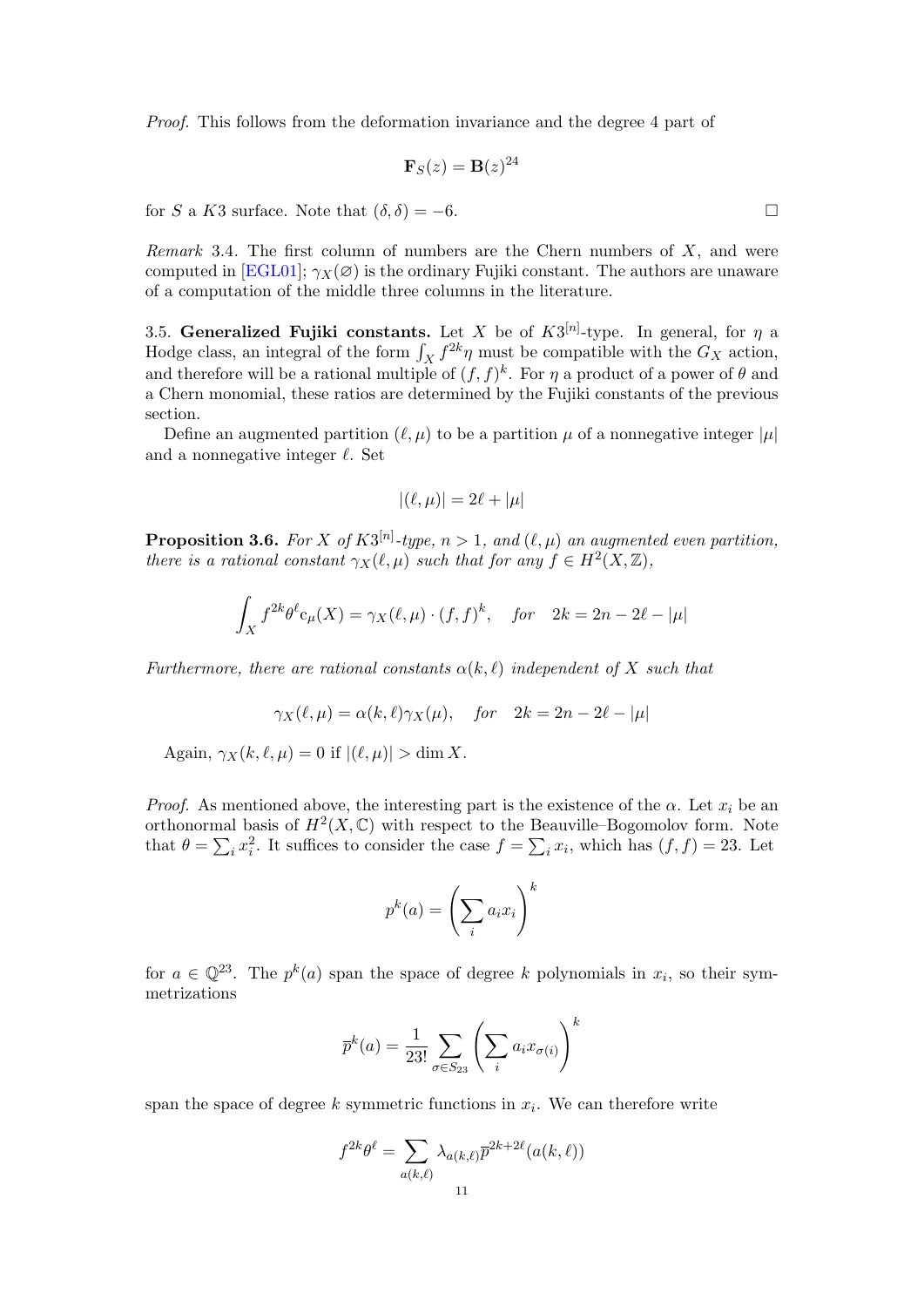where the sum is over finitely many  $a(k, \ell)$ . This expression has no dependence on the dimension of  $X$ . We have

$$
\int_{X} f^{2k} \theta^{\ell} c_{\mu}(X) = \frac{1}{23!} \sum_{a(k,\ell)} \lambda_{a(k,\ell)} \sum_{\sigma \in S_{23}} \int_{X} \left( \sum_{i} a(k,\ell)_{i} x_{\sigma(i)} \right)^{2k+2\ell} c_{\mu}(X)
$$
\n
$$
= \frac{1}{23!} \sum_{a(k,\ell)} \lambda_{a(k,\ell)} \sum_{\sigma \in S_{23}} \left( \sum_{i} a(k,\ell)_{i} x_{\sigma(i)}, \sum_{i} a(k,\ell)_{i} x_{\sigma(i)} \right)^{k+\ell} \gamma_{X}(\mu)
$$
\n
$$
= \left( \sum_{a(k,\ell)} \lambda_{a(k,\ell)} \left( \sum_{i} a(k,\ell)_{i}^{2} \right)^{k+\ell} \right) \gamma_{X}(\mu)
$$
\n
$$
= \alpha(k,\ell) \gamma_{X}(\mu)(f,f)^{k+\ell}
$$

where

$$
\alpha(k,\ell) = \frac{1}{23^k} \sum_{a(k,\ell)} \lambda_{a(k,\ell)} \left( \sum_i a(k,\ell)_i^2 \right)^{k+\ell}
$$

 $\Box$ 

Explicitly,

$$
\int_X \theta c_\mu(X) = \sum_i \int_X x_i^2 c_\mu(X) = \sum_i (x_i, x_i) \gamma_X(\mu) = 23 \cdot \gamma_X(\mu)
$$

so  $\alpha(0, 1) = 23$ . Less trivially,

$$
\int_X \theta^2 c_\mu(X) = \int_X \left(\sum_i x_i^2\right)^2 c_\mu(X)
$$
\n
$$
= \int_X \left(\frac{1}{6} \sum_{i < j} (x_i + x_j)^4 + \frac{1}{6} \sum_{i < j} (x_i - x_i)^4 - \frac{19}{3} \sum_i x_i^4\right) c_\mu(X) = \frac{575}{3} \cdot \gamma_X(\mu)
$$

The relevant values of the  $\alpha$  constants can be computed from Lemma [2.11](#page-8-1) and by reducing to the  $K3^{[3]}$ -type case:

# <span id="page-11-0"></span>Lemma 3.7. We have

$$
\alpha(0,1) = 23 \qquad \alpha(1,1) = \frac{25}{3} \qquad \alpha(2,1) = \frac{27}{5} \qquad \alpha(3,1) = \frac{29}{7}
$$
  
\n
$$
\alpha(0,2) = \frac{575}{3} \qquad \alpha(1,2) = 45 \qquad \alpha(2,2) = \frac{783}{35}
$$
  
\n
$$
\alpha(0,3) = 1035 \qquad \alpha(1,3) = \frac{1305}{7}
$$
  
\n
$$
\alpha(0,4) = \frac{30015}{7}
$$

Of course,  $\alpha(k, 0) = 1$  for any k.

Proof.  $\alpha(3,1), \alpha(2,2), \alpha(1,3), \alpha(0,4)$  are all determined by Lemma [2.11,](#page-8-1) using  $\gamma_{S^{[4]}}(\emptyset)$ 105. Because  $\alpha(k, \ell)$  is independent of the dimension of X, we can determine the remaining  $\alpha$  constants from the computations of [\[HHT\]](#page-22-9) in the  $K3^{[3]}$ -type cases, where

$$
(\theta_{S^{[3]}})^3 = 15525 = 1035 \cdot \gamma_{S^{[3]}}(\varnothing)
$$

$$
(\delta_{S^{[3]}})^2 (\theta_{S^{[3]}})^2 = -2700 = 45 \cdot (\delta_{S^{[3]}}, \delta_{S^{[3]}}) \cdot \gamma_{S^{[3]}}(\varnothing)
$$

$$
(\delta_{S^{[3]}})^4 (\theta_{S^{[3]}}) = 1296 = \frac{27}{5} \cdot (\delta_{S^{[3]}}, \delta_{S^{[3]}})^2 \cdot \gamma_{S^{[3]}}(\varnothing)
$$

$$
(\theta_{S^{[3]}})^2 c_2 (S^{[3]}) = 20700 = \frac{575}{3} \cdot \gamma_{S^{[3]}} (2^1)
$$

$$
(\delta_{S^{[3]}})^2 (\theta_{S^{[3]}}) c_2 (S^{[3]}) = -3600 = \frac{25}{3} \cdot (\delta_{S^{[3]}}, \delta_{S^{[3]}}) \cdot \gamma_{S^{[3]}} (2^1)
$$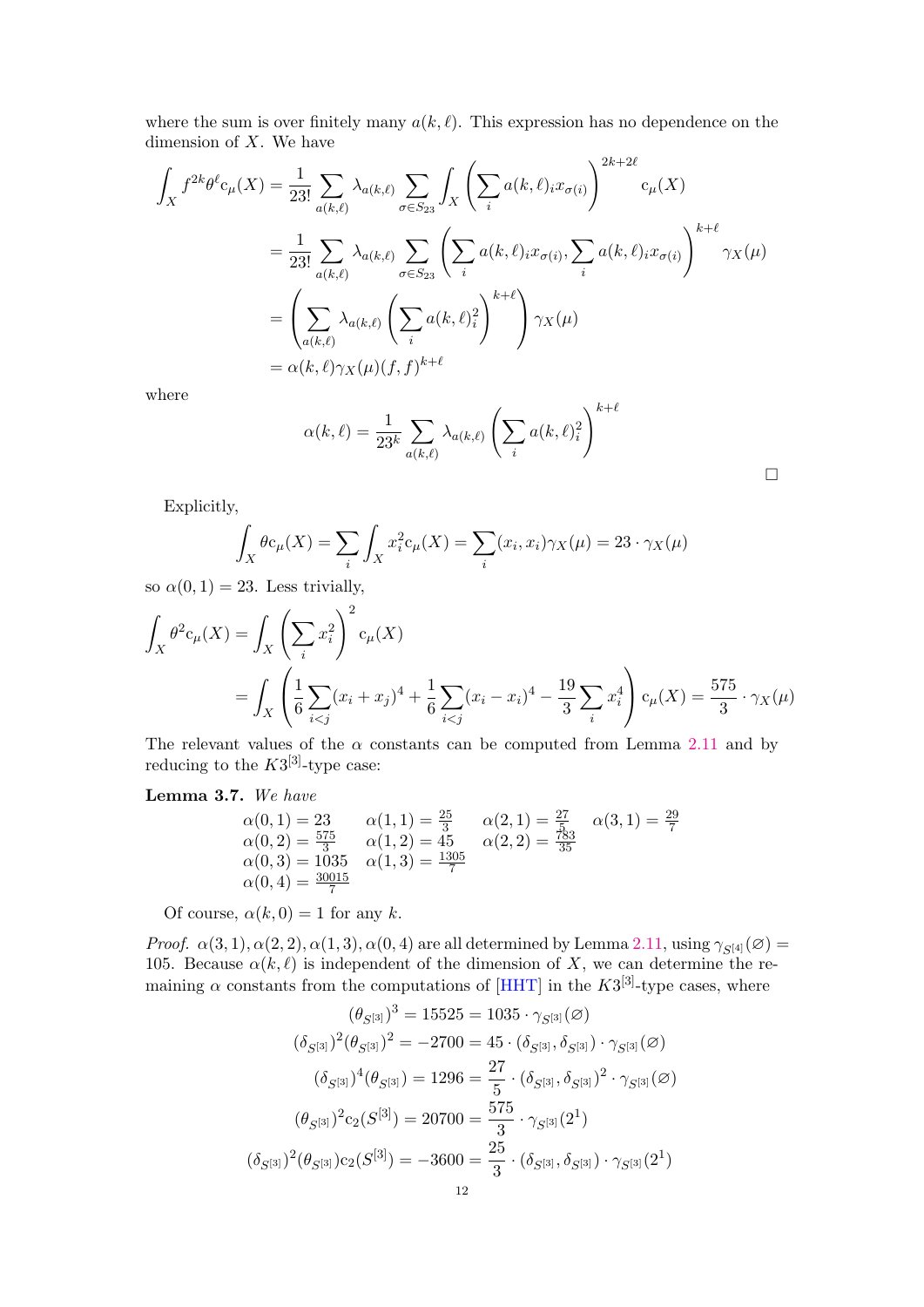since  $\gamma_{S^{[3]}}(\varnothing) = 15, \gamma_{S^{[3]}}(2^1) = 108$  and  $c_2(S^{[3]}) = \frac{4}{3}\theta_{S^{[3]}}$ .

3.8. A geometric basis.  $I^{8}(X)$  is 3-dimensional, so we expect there to be a relation among  $\theta^2$ ,  $\theta c_2(X)$ ,  $c_2(X)^2$ ,  $c_4(X)$ :

**Lemma 3.9.** For X of  $K3^{[4]}$ -type,

<span id="page-12-2"></span>
$$
\theta^2 = \frac{7}{5}\theta c_2 - \frac{31}{60}c_2^2 + \frac{1}{15}c_4\tag{10}
$$

Proof. Using the results of the previous section, we know the intersection form restricted to  $I^8(X)$  in terms of the basis  $\theta^2$ ,  $\theta c_2(X)$ ,  $c_2(X)^2$ ,  $c_4(X)$ :

$$
\begin{pmatrix}\n450225 & 1035 \cdot 630 & \frac{575}{3} \cdot 4932 & \frac{575}{3} \cdot 2016 \\
1035 \cdot 630 & \frac{575}{3} \cdot 4932 & 23 \cdot 59640 & 23 \cdot 24360 \\
\frac{575}{3} \cdot 4932 & 23 \cdot 59640 & 1992240 & 813240 \\
\frac{575}{3} \cdot 2016 & 23 \cdot 24360 & 813240 & 332730\n\end{pmatrix}
$$
\n(11)

As expected, the matrix is rank 3. By Poincaré duality, a generator of the kernel gives the relation.  $\Box$ 

<span id="page-12-0"></span>Corollary 3.10.  $c_2(S^{[4]}) = 3Z + 33Y - W$ 

*Proof.* Suppose  $c_2(S^{[4]}) = wW + xX + yY + zZ$  for  $w, x, y, z \in \mathbb{Q}$ . Taking the product with  $\theta^3$ ,  $\delta^2\theta^2$ ,  $\delta^4\theta$ ,  $\delta^4$  yields the equation

$$
\begin{pmatrix}\n-6075 & -2700 & \frac{30375}{2} & \frac{96525}{2} \\
15066 & 6696 & -3213 & -16335 \\
-19116 & -8496 & 1854 & 14058 \\
29160 & 12960 & -1620 & -17820\n\end{pmatrix}\n\begin{pmatrix}\nw \\
x \\
y \\
z\n\end{pmatrix} =\n\begin{pmatrix}\n652050 \\
-170100 \\
122472 \\
-136080\n\end{pmatrix}
$$

The matrix has rank 2. Computing generators of the kernel, we can write

$$
c_2(S^{[4]}) = \left(-\frac{4}{9}u - \frac{4}{27}v\right)W + \left(u - \frac{21}{4}\right)X + (v + 42)Y - \frac{v}{3}Z
$$

Similarly, computing  $c_2(S^{[4]})^2$  and intersecting with  $\theta^2, \delta^2\theta, \delta^4$  yields 3 equations:  $945300 = \theta^2 c_2 (S^{[4]})^2$ ,  $-246600 = \theta \delta^2 c_2 (S^{[4]})$  and  $177552 = \delta^4 c_2 (S^{[4]})$  which have exactly two common solutions:  $(u, v) = \left(\frac{21}{4}, -9\right), \left(\frac{497}{116}, -\frac{285}{29}\right)$ . Finally, only one of these solutions,  $(u, v) = (\frac{21}{4}, -9)$ , satisfies the additional equation  $1992240 = c_2(S^{[4]})^4$ , and this gives the desired equation.

Recall that  $I^4(X)$  is 2-dimensional, whereas  $I^4_\lambda(X)$  is 4-dimensional. We already have  $\lambda^2 \in I^4_\lambda(X)$ . We need one more geometrically defined class in  $I^4_\lambda(X)$  independent from  $\lambda^2$  and  $I^4(X)$  to get a basis for  $I^4_\lambda(X)$ :

<span id="page-12-1"></span>**Definition 3.11.** Given a class  $\lambda \in H^2(X, \mathbb{Q})$  (with  $(\lambda, \lambda) \neq 0$  so no power of  $\lambda$  is zero), define  $\alpha \in I^4_\lambda(X)$  by Poincaré duality to be the unique class (up to a multiple) that intersects trivially with  $\lambda^6$  and  $I^{12}(X)$ .

**Lemma 3.12.** For  $X = S^{[4]}$  and  $\lambda = \delta$ , we may take  $\alpha = X - 3Y + Z$  which intersects trivially with

$$
\delta^4 \theta, \delta^4 c_2(S^{[4]}), \delta^2 \theta^2, \delta^2 \theta c_2(S^{[4]}), \delta^2 c_2(S^{[4]})^2, \theta^3, \theta^2 c_2(S^{[4]}), \theta c_2(S^{[4]})^2, c_2(S^{[4]})^3
$$
  
Further,  $\alpha^2 \theta^2 = 9450$ ,  $\alpha^2 \theta c_2(S^{[4]}) = 14148$  and  $\alpha^2 c_2(S^{[4]})^2 = 21168$ .

*Proof.* By intersecting with  $\theta$  and  $c_2(S^{[4]})$  using Corollary [3.3](#page-9-0) and Lemma [3.7,](#page-11-0) we see that  $\theta^3$  and  $\theta^2 c_2(S^{[4]})$  are independent in  $I^{12}(S^{[4]})$ , so it is enough to show that  $\alpha$  intersects these two classes to conclude it intersects trivially with each of the four degree 12 Hodge classes at the end of the list. This, along with all the other claimed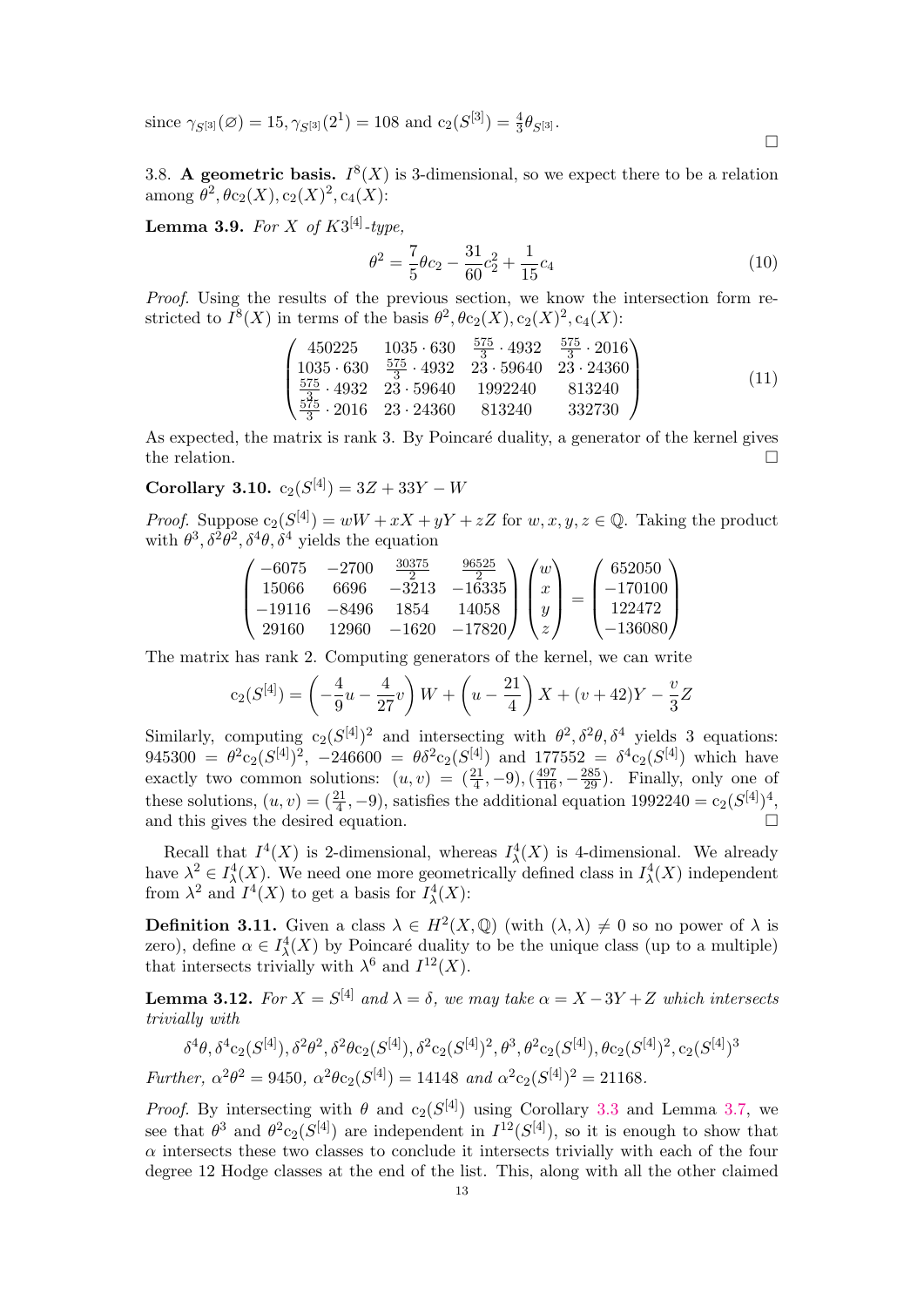products, follow from Corollary [3.10,](#page-12-0) equation [\(8\)](#page-8-2), and our knowledge of the product structure. Indeed,

$$
\alpha^2 = -3G + 30D + 42F + 3H + 6E
$$
  
\n
$$
\alpha\delta^2 = -18B + 162C
$$
  
\n
$$
\alpha\theta = 88D + 8E - 27C + 3B - 88F + 20G + 4H
$$
  
\n
$$
\alpha c_2(S^{[4]}) = -54C + 132D + 6B + 12E + 30G + 6H - 132F
$$
  
\n
$$
\theta^2 = -8E + \frac{19}{2}H + \frac{215}{2}G - 64D - \frac{33}{4}A - \frac{97}{4}B + 1117F - \frac{873}{4}C
$$
  
\n
$$
\delta^4 = -81A - 81B - 729C - 192D - 96E + 84F + 30G + 6H
$$
  
\n
$$
\theta c_2(S^{[4]}) = -\frac{27}{2}A - \frac{747}{2}C - \frac{83}{2}B - 8E + 1630F + 153G + 13H - 48D
$$
  
\n
$$
c_2(S^{[4]})^2 = 18H - 8E - 69B - 8D + 218G - 21A - 621C + 2380F
$$

and the pairwise products are easily computed.

Because the cup-product structure on  $H^*(S^{[4]}, \mathbb{Z})$  is preserved under deformation, and the monodromy group acts transitively on rays in  $H^2(S^{[4]},{\mathbb Q})$ , we immediately conclude the same for arbitrary  $\lambda$ :

<span id="page-13-0"></span>**Corollary 3.13.** For  $\alpha$  chosen as in Definition [3.11](#page-12-1) with respect to  $\lambda \in H^2(X,\mathbb{Z})$ ,  $\alpha$ intersects trivially with

$$
\lambda^4 \theta, \lambda^4 c_2(X), \lambda^2 \theta^2, \lambda^2 \theta c_2(X), \lambda^2 c_2(X)^2, \theta^3, \theta^2 c_2(X), \theta c_2(X)^2, c_2(X)^3
$$

Further, up to a rational square,  $\alpha^2\theta^2 = 9450$ ,  $\alpha^2\theta c_2(X) = 14148$  and  $\alpha^2 c_2(X)^2 =$ 21168.

3.14. Middle cohomology. Putting Lemma [3.7](#page-11-0) and Corollaries [3.3,](#page-9-0) and [3.13](#page-13-0) together, we now know the complete intersection form on middle cohomology  $I^8_\lambda(X)$ with respect to the basis:

<span id="page-13-1"></span>
$$
\lambda^4, \lambda^2 \theta, \lambda^2 c_2(X), \theta^2, \theta c_2(X), c_2(X)^2, \alpha \theta, \alpha c_2(X)
$$
\n(12)

 $\Box$ 

Denoting it by  $M(\lambda)$ , it is:

| $105(\lambda,\lambda)^4$  | $435(\lambda,\lambda)^3$                              | $630(\lambda,\lambda)^3$                            | $2349(\lambda,\lambda)^2$ $3402(\lambda,\lambda)^2$ |                           | $4932(\lambda,\lambda)^2$ |       |       |
|---------------------------|-------------------------------------------------------|-----------------------------------------------------|-----------------------------------------------------|---------------------------|---------------------------|-------|-------|
| $435(\lambda,\lambda)^3$  | $2349(\lambda,\lambda)^2$                             | $3402(\lambda,\lambda)^2$                           | $19575(\lambda,\lambda)$                            | $28350(\lambda,\lambda)$  | $44110(\lambda, \lambda)$ |       |       |
| $630(\lambda,\lambda)^3$  | $3402(\lambda,\lambda)^2$                             | $4932(\lambda,\lambda)^2$                           | $28350(\lambda, \lambda)$                           | $44110(\lambda, \lambda)$ | $59640(\lambda,\lambda)$  |       |       |
| $2349(\lambda,\lambda)^2$ |                                                       | $19575(\lambda, \lambda)$ $28350(\lambda, \lambda)$ | 450225                                              | 652050                    | 945300                    |       |       |
| $3402(\lambda,\lambda)^2$ | $28350(\lambda, \lambda)$ $41100(\lambda, \lambda)$   |                                                     | 652050                                              | 945300                    | 1371720                   |       |       |
| $4932(\lambda,\lambda)^2$ | $41100(\lambda, \lambda)$ 59640( $\lambda, \lambda$ ) |                                                     | 945300                                              | 1371720                   | 1992240                   |       |       |
|                           |                                                       |                                                     |                                                     |                           |                           | 9450  | 14148 |
|                           |                                                       |                                                     |                                                     |                           |                           | 14148 | 21168 |

Note that this matrix is nonsingular if  $(\lambda, \lambda) \neq 0$ , and therefore [\(12\)](#page-13-1) is in fact a basis.

### 4. Lagrangian n-planes in X

Let X be a 2n dimensional holomorphic symplectic variety, and suppose that  $\mathbb{P}^n \subset X$ is a smoothly embedded Lagrangian n-plane. By a simple calculation,

<span id="page-13-2"></span>**Lemma 4.1.** [\[HHT\]](#page-22-9) Denote by h the hyperplane class on  $\mathbb{P}^n$ . Then in the above setup,

$$
c_{2j}(T_X|_{\mathbb{P}^n}) = (-1)^j h^{2j} \binom{n+1}{j}
$$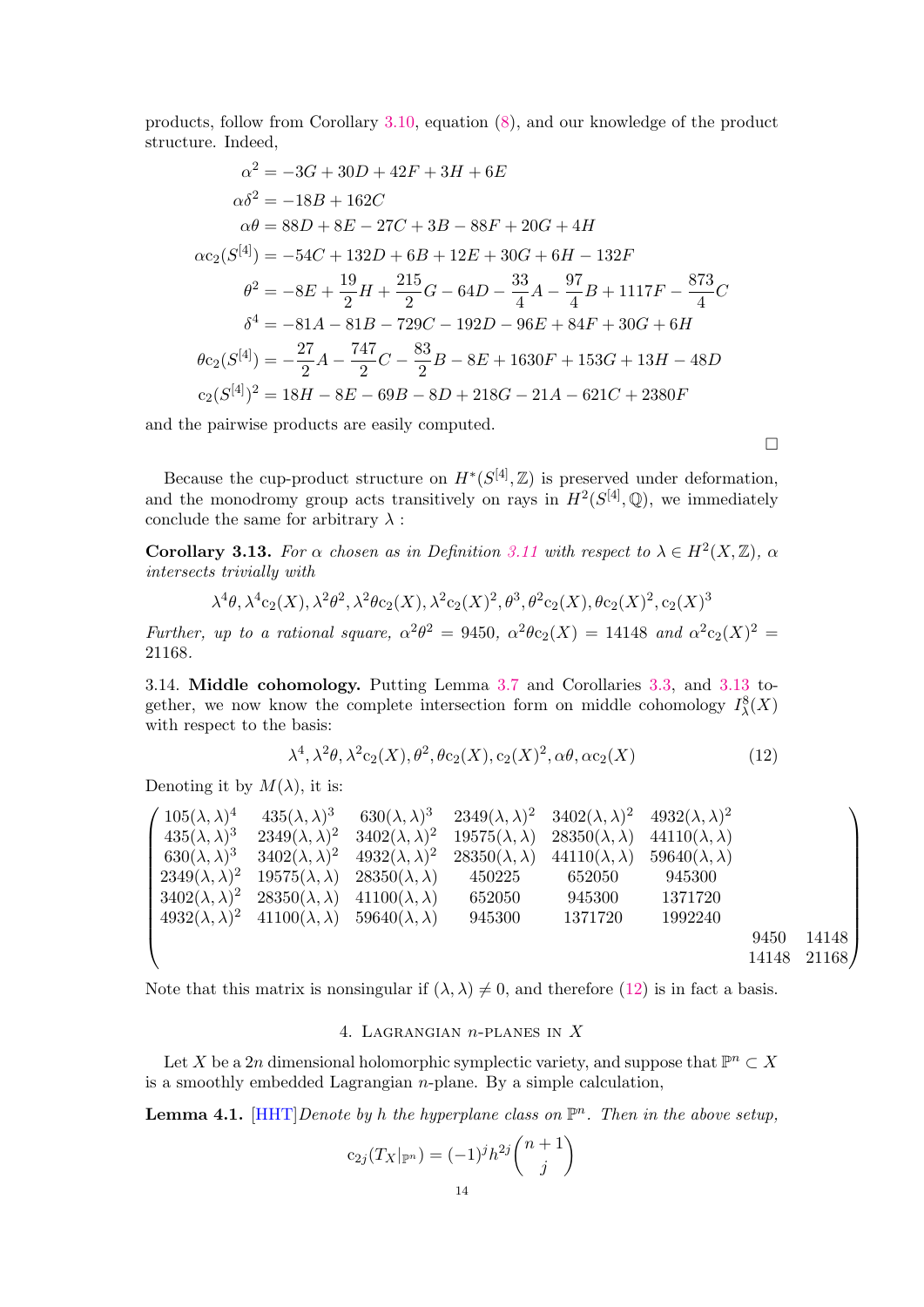Proof. We have

$$
0 \to T_{\mathbb{P}^n} \to T_X|_{\mathbb{P}^n} \to N_{\mathbb{P}^n/X} \to 0
$$

and since  $\mathbb{P}^n$  is Lagrangian,  $N_{\mathbb{P}^n/X} \cong T^*_{\mathbb{P}^n}$ , so

$$
c(T_X|_{\mathbb{P}^n}) = (1+h)^{n+1}(1-h)^{n+1} = (1-h^2)^{n+1}
$$

Let  $\theta$  be the Beauville–Bogomolov class. Then for  $n = 4$ ,

<span id="page-14-0"></span>**Lemma 4.2.** 
$$
\theta|_{\mathbb{P}^4} = -\frac{7}{2}h^2
$$
.

*Proof.* Let  $\theta|_{\mathbb{P}^4} = nh^2$ . Equation [\(10\)](#page-12-2) implies that  $60n^2 = 7 \cdot 12n(-5) - 31(-5)^2 + 4(10)$ which implies the lemma.  $\Box$ 

Finally, the last intersection theoretic piece of data we need is

<span id="page-14-1"></span>
$$
[\mathbb{P}^4]^2 = c_4(N_{\mathbb{P}^4/X}) = c_4(T_{\mathbb{P}^4}^*) = 5
$$
\n(13)

 $\Box$ 

since  $\mathbb{P}^4$  is Lagrangian.

Assume now that  $X$  is deformation equivalent to a Hilbert scheme of 4 points on a K3 surface. Let  $\ell \in H_2(X, \mathbb{Z})$  be the class of the line, and  $\lambda = 6\ell \in H^2(X, \mathbb{Z})$ , via the embedding  $H^2(X,\mathbb{Z}) \subset H_2(X,\mathbb{Z})$  induced by the Beauville–Bogomolov form. Note that  $\lambda|_{\mathbb{P}^4} = \frac{(\lambda, \lambda)}{6}$  $\frac{\lambda}{6}$ h since  $\langle \lambda |_{\mathbb{P}^4}, \ell \rangle = \langle \lambda, \ell \rangle = \frac{1}{6}$  $\frac{1}{6}(\lambda, \lambda)$  by the definition of  $\lambda$ . Then

$$
[\mathbb{P}^4] = a\lambda^4 + b\lambda^2 \theta + c\lambda^2 c_2(X) + d\theta^2 + e\theta c_2(X) + f c_2(X)^2 + g\theta\alpha + h c_2(X)\alpha
$$

Assume that  $\alpha|_{\mathbb{P}^4} = yh^2$ , for  $y \in \mathbb{Q}$ . Intersecting this class with each of [\(12\)](#page-13-1),

$$
\lambda^4, \lambda^2 \theta, \lambda^2 c_2(X), \theta^2, \theta c_2(X), c_2(X)^2, \alpha \theta, \alpha c_2(X)
$$

yields by Lemmas [4.1](#page-13-2) and [4.2](#page-14-0) the equation

$$
M(\lambda)[\mathbb{P}^{4}] = \begin{pmatrix} \left(\frac{(\lambda,\lambda)}{6}\right)^{4} \\ -\frac{7}{2} \left(\frac{(\lambda,\lambda)}{6}\right)^{2} \\ -5 \left(\frac{(\lambda,\lambda)}{6}\right)^{2} \\ \frac{49}{2} \\ \frac{35}{2} \\ 25 \\ -\frac{7}{2}y \\ -5y \end{pmatrix}
$$
(14)

from which it follows that

<span id="page-14-2"></span>
$$
\begin{bmatrix} \mathbb{P}^4 \end{bmatrix} = \begin{pmatrix} \frac{1}{608256} \left( 25 + \frac{700}{(\lambda,\lambda)} + \frac{1764}{(\lambda,\lambda)^2} \right) \\ -\frac{1}{2737152} \left( 25(\lambda,\lambda) + 3276 + \frac{15876}{(\lambda,\lambda)} \right) \\ \frac{1}{38016} \left( 23 + \frac{126}{(\lambda,\lambda)} \right) \\ \frac{1}{5474304} \left( (\lambda,\lambda)^2 + 252(\lambda,\lambda) - 41148 \right) \\ -\frac{1}{190080} \left( 5(\lambda,\lambda) - 2142 \right) \\ \frac{1}{1188} \\ -\frac{1}{319} \\ -\frac{1}{396} \end{pmatrix}
$$
 (15)

Finally, [\(13\)](#page-14-1) yields:

$$
5 = \frac{25}{788299776}x^4 + \frac{175}{98537472}x^3 + \frac{403}{10948608}x^2 - \frac{7}{2376}y^2 + \frac{7}{33792}x + \frac{65}{67584}
$$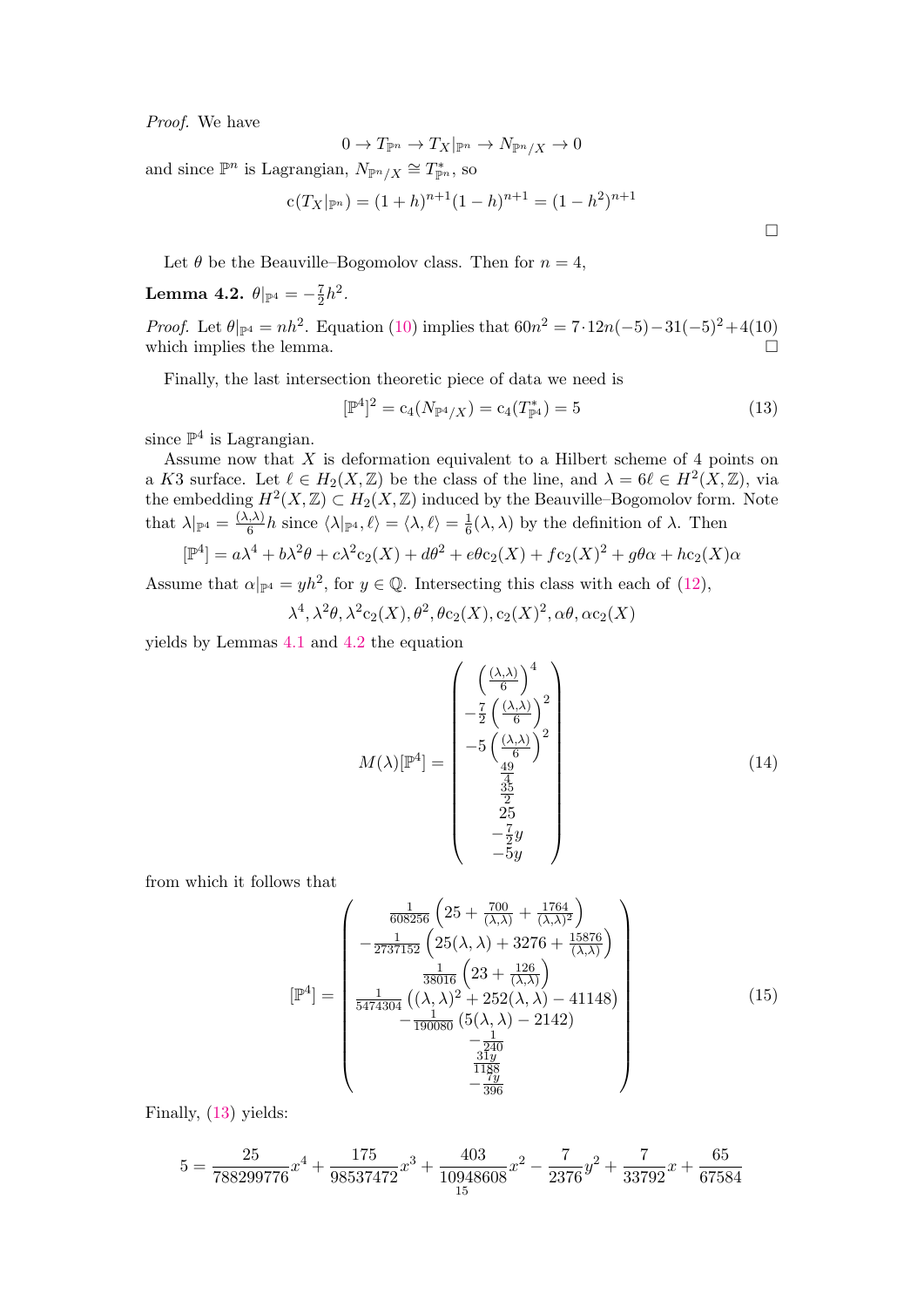where  $x = (\lambda, \lambda)$ . This may be rewritten as

<span id="page-15-1"></span>
$$
y^{2} = \frac{5^{2}}{2^{12} \cdot 3^{4} \cdot 7} x^{4} + \frac{5^{2}}{2^{9} \cdot 3^{4}} x^{3} + \frac{13 \cdot 31}{2^{9} \cdot 3^{2} \cdot 7} x^{2} + \frac{3^{2}}{2^{7}} x - \frac{3^{2} \cdot 5 \cdot 7^{2} \cdot 197}{2^{8}}
$$
(16)

Note that while we may have  $y \in \mathbb{Q}$ , x must be integral. Also note that there is a solution compatible with Conjecture [1,](#page-1-2) namely  $(x, y) = (-126, 0)$ . By the analysis of the next section,

**Proposition 4.3.** The only solution of [\(16\)](#page-15-1) with  $x \in \mathbb{Z}$  and  $y \in \mathbb{Q}$  is  $(x, y) =$  $(-126, 0).$ 

It then follows that

<span id="page-15-0"></span>**Theorem 4.4.** Let X be of  $K3^{[4]}$ -type,  $\mathbb{P}^4 \subset X$  be a smoothly embedded Lagrangian 4-plane,  $\ell \in H_2(X,\mathbb{Z})$  the class of a line in  $\mathbb{P}^4$ , and  $\rho = 2\ell \in H^2(X,\mathbb{Q})$ . Then  $\rho$  is integral, and

<span id="page-15-2"></span>
$$
[\mathbb{P}^4] = \frac{1}{337920} \left( 880\rho^4 + 1760\rho^2 c_2(X) - 3520\theta^2 + 4928\theta c_2(X) - 1408c_2(X)^2 \right) \tag{17}
$$

Further, we must have  $(\ell, \ell) = -\frac{7}{2}$  $\frac{7}{2}$ .

*Proof.* [\(17\)](#page-15-2) is obtained from [\(15\)](#page-14-2) by substituting  $(\lambda, \lambda) = -126$  and  $y = 0$ , after setting  $\rho = \frac{1}{3}$  $\frac{1}{3}$ λ. It remains to show that  $\rho$  is integral. Following [\[HHT\]](#page-22-9), after deforming to a Hilbert scheme of points on a  $K3$  surface  $S$ , we can write

$$
\ell = D + m\delta^\vee
$$

using the decomposition dual to [\(1\)](#page-0-0), for  $D \in H_2(S, \mathbb{Z})$ . Since

$$
(\ell, \ell) = D^2 - \frac{m^2}{6} = -\frac{7}{2}
$$

and  $D^2 \in 2\mathbb{Z}$ , 3|m. For 2 $\ell$  to be an integral class in  $H^2(X,\mathbb{Z})$ , by Poincaré duality it is sufficient for the form  $(2\ell, \cdot)$  on  $H_2(X, \mathbb{Z})$  to be integral, which it obviously is, since  $(\delta^{\vee}, \delta^{\vee}) = -\frac{1}{6}$ 6 .

## 5. Solving the Diophantine equation

The Diophantine equation [\(16\)](#page-15-1) to solve is

$$
y^{2} = \frac{5^{2}}{2^{12} \cdot 3^{4} \cdot 7} x^{4} + \frac{5^{2}}{2^{9} \cdot 3^{4}} x^{3} + \frac{13 \cdot 31}{2^{9} \cdot 3^{2} \cdot 7} x^{2} + \frac{3^{2}}{2^{7}} x - \frac{3^{2} \cdot 5 \cdot 7^{2} \cdot 197}{2^{8}}
$$

with  $x \in \mathbb{Z}$  and  $y \in \mathbb{Q}$ . Let C be the affine curve described by the equation. After the change of variables  $(x_1, y_1) = (x + 126, 2^6 \cdot 3^2 \cdot 7y)$ , every point  $(x, y) \in \mathcal{C}$  with  $x \in \mathbb{Z}$ gives an integral point  $(x_1, y_1)$  on the curve  $\mathcal{C}_1$ :

$$
y_1^2 = (5^2 \cdot 7)x_1^4 - (2^6 \cdot 5^2 \cdot 7^2)x_1^3 + (2^7 \cdot 3^2 \cdot 7 \cdot 23 \cdot 71)x_1^2 - (2^{11} \cdot 3^4 \cdot 7^2 \cdot 11^2)x_1
$$

**Lemma 5.1.** For an integer v consider the elliptic curve  $\mathcal{E}_v$  given by the Weierstrass equation

$$
y_2^2 = x_2^3 - (2^6 \cdot 5^2 \cdot 7^2 \cdot v)x_2^2 + (2^7 \cdot 3^2 \cdot 5^2 \cdot 7^2 \cdot 23 \cdot 71 \cdot v^2)x_2 - (2^{11} \cdot 3^4 \cdot 5^4 \cdot 7^4 \cdot 11^2 \cdot v^3)
$$

Then every integral point  $(x_1, y_1) \neq (0, 0)$  on the curve  $\mathcal{C}_1$  corresponds to an integral point  $(x_2, y_2)$  on one of the curves  $\mathcal{E}_v$  where

$$
x_1 = u^2v
$$
  
\n
$$
y_1 = uvw
$$
  
\n
$$
x_2 = 5^2 \cdot 7 \cdot v^2u^2
$$
  
\n
$$
y_2 = 5^2 \cdot 7 \cdot v^2w
$$

for some integers  $u, v, w$  where v is a divisor of  $2 \cdot 3 \cdot 7 \cdot 11$ .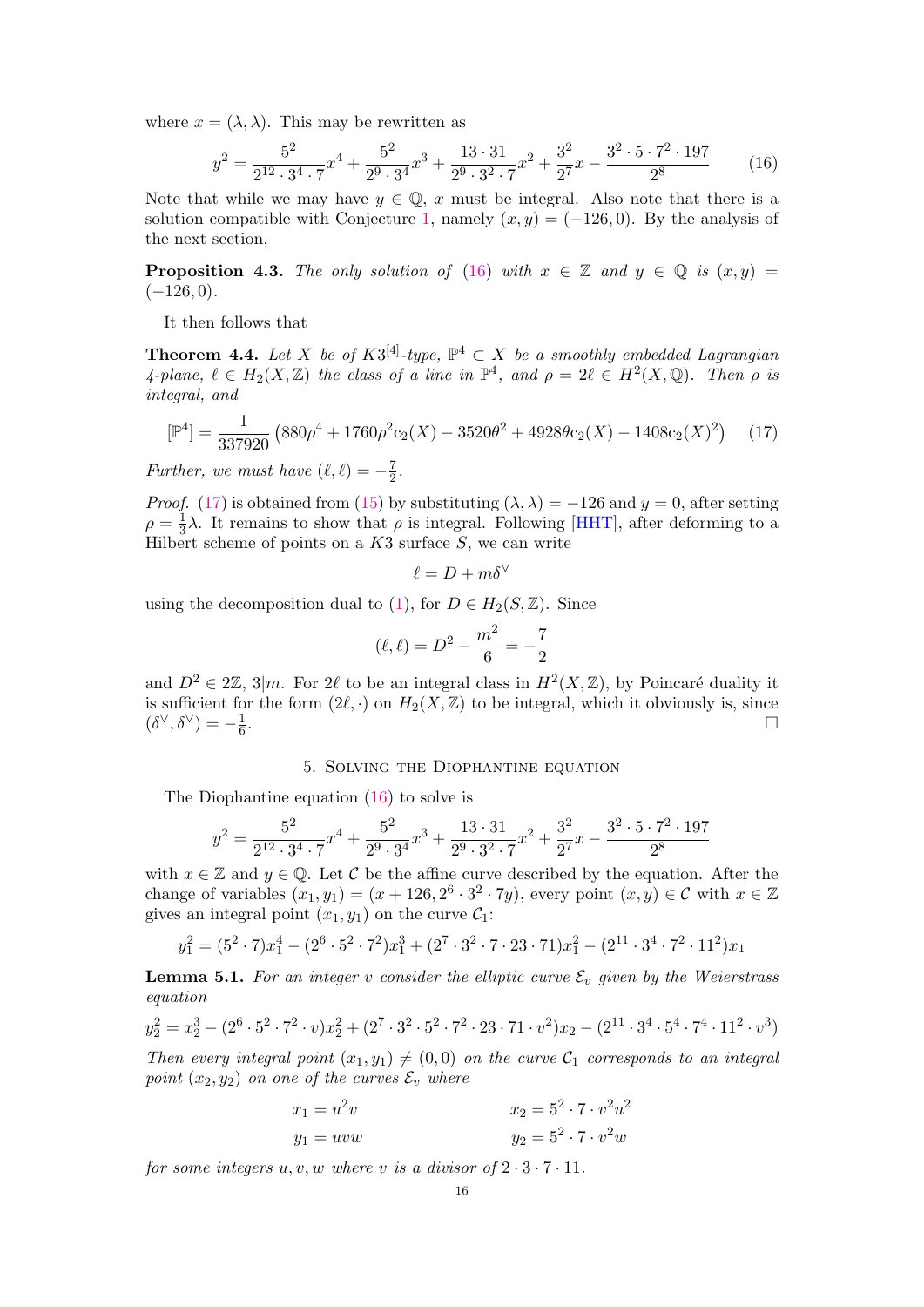*Proof.* Certainly if  $x_1 = 0$  then  $y_1 = 0$  and it can be checked that if  $y_1 = 0$  then  $x_1 = 0$ is the only rational solution. So let us assume for the remaining that  $x_1, y_1 \neq 0$ . Note that since  $x_1 \in \mathbb{Z}$  it follows that  $y_1 \in \mathbb{Z}$  and  $x_1 \mid y_1^2$ . Since  $x_1, y_1 \neq 0$  we may write  $x_1 = u^2v$  and  $y_1 = uvw$  for  $u, v, w \in \mathbb{Z}$  with v square-free. Rewriting the equation we get

$$
vw^{2} = 5^{2} \cdot 7 \cdot u^{6}v^{3} - 2^{6} \cdot 5^{2} \cdot 7^{2} \cdot u^{4}v^{2} + 2^{7} \cdot 3^{2} \cdot 7 \cdot 23 \cdot 71 \cdot u^{2}v - 2^{11} \cdot 3^{4} \cdot 7^{2} \cdot 11^{2}
$$

and we conclude that v is a divisor of  $2 \cdot 3 \cdot 7 \cdot 11$ .

Multiplying by  $5^4 \cdot 7^2 \cdot v^3$  and making the change of variables  $y_2 = 5^2 \cdot 7 \cdot v^2 \cdot w$  and  $x_2 = 5^2 \cdot 7 \cdot v^2 \cdot u^2$  we get the equation

$$
(52 \cdot 7 \cdot v2 \cdot w)2 = (52 \cdot 7 \cdot v2 \cdot u2)3 - 26 \cdot 52 \cdot 72 \cdot v \cdot (52 \cdot 7 \cdot v2 \cdot u2)2 + 27 \cdot 32 \cdot 52 \cdot 72 \cdot 23 \cdot 71 \cdot v2 (52 \cdot 7 \cdot v2 \cdot u2) - 211 \cdot 34 \cdot 54 \cdot 74 \cdot 112 \cdot v3
$$

which yields

$$
y_2^2 = x_2^3 - 2^6 \cdot 5^2 \cdot 7^2 \cdot v \cdot x_2^2 + 2^7 \cdot 3^2 \cdot 5^2 \cdot 7^2 \cdot 23 \cdot 71 \cdot v^2 x_2 - 2^{11} \cdot 3^4 \cdot 5^4 \cdot 7^4 \cdot 11^2 \cdot v^3
$$
  
and therefore a point  $(x_2, y_2) \in \mathcal{E}_v(\mathbb{Z})$ .

Thus to find the required points on  $\mathcal C$  we need to find the integral solutions of the elliptic curve  $\mathcal{E}_v$  above whenever v is a divisor of  $2 \cdot 3 \cdot 7 \cdot 11$ , of which there are 32 (positive and negative).

<span id="page-16-0"></span>**Lemma 5.2.** Suppose v is a divisor of  $2 \cdot 3 \cdot 7 \cdot 11$  such that  $7 \nmid v$ . If the curve  $\mathcal{E}_v$  has an integral solution  $(5^2 \cdot 7 \cdot u^2v^2, 5^2 \cdot 7 \cdot v^2w)$  then  $v \in \{-1, -2, -11, -22\}$ .

Proof. Note from the equation

$$
vw^2=5^2 \cdot 7 \cdot u^6v^3 - 2^6 \cdot 5^2 \cdot 7^2 \cdot u^4v^2 + 2^7 \cdot 3^2 \cdot 7 \cdot 23 \cdot 71 \cdot u^2v - 2^{11} \cdot 3^4 \cdot 7^2 \cdot 11^2
$$

we deduce that  $7 | vw^2$ . Since  $7 | v$  it follows that  $7 | w$  so it must be that  $5^2u^6v^3 + 2^7$ .  $3^2 \cdot 23 \cdot 71u^2v \equiv 0 \pmod{7}$  in other words  $u^2v \equiv 3u^6v^3 \pmod{7}$ . Since v is invertible we get  $5u^2 \equiv u^6v^2$ . If  $7\nmid u$  then we would have that 5 is a quadratic residue mod 7, which is not true. So 7 | u. Rewriting the equation for  $w = 7w_1$  and  $u = 7u_1$  we get

 $vw_1^2 = 5^2 \cdot 7^5 \cdot u_1^6 v^3 - 2^6 \cdot 5^2 \cdot 7^4 \cdot u_1^4 v^2 + 2^7 \cdot 3^2 \cdot 7 \cdot 23 \cdot 71 \cdot u_1^2 v - 2^{11} \cdot 3^4 \cdot 11^2$ 

so necessarily  $vw_1^2 \equiv 3 \pmod{7}$ . But the only square-free divisors v of  $2 \cdot 3 \cdot 11$  for which such  $w_1$  exist are 3, 6, 33, 66, -1, -2, -11, -22.

If 3 | v then we could write  $v = 3v_1$  so we would get

$$
v_1w_1^2 = 5^2 \cdot 3^2 \cdot 7^5 \cdot u_1^6 v_1^3 - 2^6 \cdot 3 \cdot 5^2 \cdot 7^4 \cdot u_1^4 v_1^2 + 2^7 \cdot 3^2 \cdot 7 \cdot 23 \cdot 71 \cdot u_1^2 v_1 - 2^{11} \cdot 3^3 \cdot 11^2
$$
  
which would imply that  $3 \mid v_1w_1^2$ . Since  $3 \nmid v_1$  (as  $v$  is square-free) it follows that

 $3^2$  |  $v_1w_1^2$  but then  $3^2$  divides the right hand side so we deduce that  $3 \mid u_1$ . Writing  $w_1 = 3w_2$  and  $u_1 = 3u_2$  we get

$$
v_1w_2^2 = 5^2 \cdot 3^6 \cdot 7^5 \cdot u_2^6 v_1^3 - 2^6 \cdot 3^3 \cdot 5^2 \cdot 7^4 \cdot u_2^4 v_1^2 + 2^7 \cdot 3^2 \cdot 7 \cdot 23 \cdot 71 \cdot u_2^2 v_1 - 2^{11} \cdot 3 \cdot 11^2
$$

As before, we get that  $3^2 | v_1 w_2^2$  but now  $3^2$  cannot divide the right hand side. The remaining possibilities for v are  $-1, -2, -11, -22$ .

<span id="page-16-1"></span>**Lemma 5.3.** If the curve  $\mathcal{E}_v$  where v is a divisor of  $2 \cdot 3 \cdot 7 \cdot 11$  such that  $7 | v$  has an integral solution  $(5^2 \cdot 7 \cdot u^2v^2, 5^2 \cdot 7 \cdot v^2w)$  then  $v \in \{7, 14, 77, 154\}.$ 

*Proof.* Writing  $v = 7v_1$  we get

$$
v_1w^2 = 5^2 \cdot 7^3 \cdot u^6v_1^3 - 2^6 \cdot 5^2 \cdot 7^3 \cdot u^4v_1^2 + 2^7 \cdot 3^2 \cdot 7 \cdot 23 \cdot 71 \cdot u^2v_1 - 2^{11} \cdot 3^4 \cdot 7 \cdot 11^2
$$

Since v is square-free  $7 \nmid v_1$  so we deduce that  $7 \nmid w$ . Writing  $w = 7w_1$  we get

$$
7v_1w_1^2=5^2\cdot 7^2\cdot u^6v_1^3-2^6\cdot 5^2\cdot 7^2\cdot u^4v_1^2+2^7\cdot 3^2\cdot 23\cdot 71\cdot u^2v_1-2^{11}\cdot 3^4\cdot 11^2\cdot 17
$$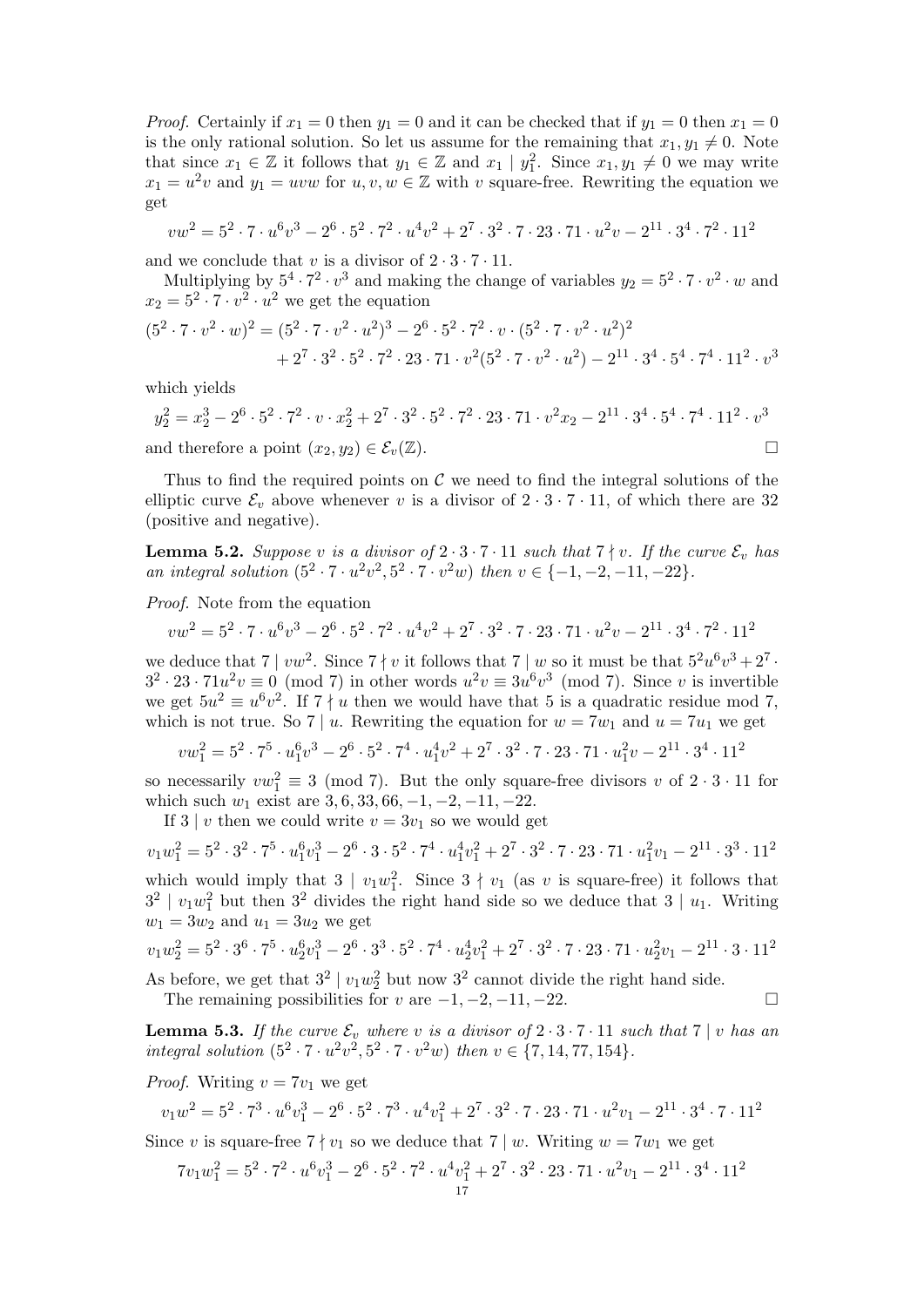which implies that  $u^2v_1 \equiv 4 \pmod{7}$ . The only  $v_1$  among the square-free divisors of  $2 \cdot 3 \cdot 11$  for which such u exist are  $1, 2, 11, 22, -3, -6, -33, -66$  giving  $v \in$  ${7, 14, 77, 154, -21, -42, -231, -462}.$ 

As in the previous lemma, under the assumption that  $3 | v$  we get a contradiction. The remaining possibilities are  $v \in \{7, 14, 77, 154\}.$ 

Six of the eight cases to which we've reduced in Lemmas [5.2](#page-16-0) and [5.3](#page-16-1) are then treated directly by:

<span id="page-17-0"></span>**Lemma 5.4.** If  $v \in \{-1, -2, 7, 14, 77, 154\}$  the curve  $\mathcal{E}_v$  has no integral points of the form  $(5^2 \cdot 7 \cdot u^2v^2, 5^2 \cdot 7 \cdot v^2w)$ .

*Proof.* We compute the integral points of these elliptic curves using Sage  $(|S^+13|)$  version 5.2 run on William Stein's cluster geom.math.washington.edu and collect the results below. The general method is by finding a basis for the Mordell–Weil group of a rational elliptic curve (using the command gens in Sage) and then finding a list of all the integral points using this basis (using the command integral points(mw basis=...) in Sage). Typically the computation of a basis is very difficult computationally (on the order of hours for the curves under consideration), whereas the computation of integral points is quite fast (on the order of seconds). As such we include bases for the Mordell–Weil groups of these elliptic curves in which case the computation of integral points can be reproduced quickly.

 $\overline{1}$ 

 $\overline{1}$ 

|                     | Mordell–Weil basis, runtime                                                                                                                                                            | Integral points                                                                                                                                                                                                                                                                                                                                                                                                                                                                                                                             |
|---------------------|----------------------------------------------------------------------------------------------------------------------------------------------------------------------------------------|---------------------------------------------------------------------------------------------------------------------------------------------------------------------------------------------------------------------------------------------------------------------------------------------------------------------------------------------------------------------------------------------------------------------------------------------------------------------------------------------------------------------------------------------|
| $\mathcal{E}_7$     | $\frac{(23929444}{81}, \frac{22042862072}{729}$ , 22 seconds                                                                                                                           | Ø                                                                                                                                                                                                                                                                                                                                                                                                                                                                                                                                           |
| $\mathcal{E}_{77}$  | $\frac{142777144885734591204}{47183614355089},\frac{51150220299670713464643520008}{324105804064380058937}$<br>405 minutes                                                              | Ø                                                                                                                                                                                                                                                                                                                                                                                                                                                                                                                                           |
| $\mathcal{E}_{154}$ | 267909856900<br>$\frac{74537431985630600}{3581577})$<br>$), 400$ minutes                                                                                                               | Ø                                                                                                                                                                                                                                                                                                                                                                                                                                                                                                                                           |
| $\mathcal{E}_{-2}$  | $\substack{\frac{40566784}{529},\frac{27776430464}{12167}\choose 5728575,\frac{114720819732225}{16777216}\choose 5536},\frac{58\text{ minutes}}{5536}$<br>$-\frac{3296728575}{65536},$ | Ø                                                                                                                                                                                                                                                                                                                                                                                                                                                                                                                                           |
| $\mathcal{E}_{-1}$  | $-27900, 2266200$<br>$\frac{138825}{4}, \frac{125561925}{8}$ , 80 minutes<br>(166980, 85186200)                                                                                        | $(-39196, \pm 156792)$<br>$(-27900, \pm 2266200)$<br>$(166980, \pm 85186200)$                                                                                                                                                                                                                                                                                                                                                                                                                                                               |
| $\mathcal{E}_{14}$  | (564480, 49392000)<br>(940800, 451113600)<br>15 seconds<br>(1317120.945033600)<br>(2257920, 2617776000)                                                                                | $(564480, \pm 49392000)$<br>$(604905, \pm 101433675)$<br>$(632100, \pm 129859800)$<br>$(683844, \pm 180931128)$<br>$(755825, \pm 251976375)$<br>$(940800, \pm 451113600)$<br>$(1063680, \pm 599510400)$<br>$(1317120, \pm 945033600)$<br>$(1361220,\pm 1010272200)$<br>$(2257920, \pm 2617776000)$<br>$(3066624, \pm 4451914368)$<br>$(3327780, \pm 5110549800)$<br>$(11863929, \pm 38995732083)$<br>$(12603780, \pm 42818542200)$<br>$(13848576, \pm 49513570176)$<br>$(72195620, \pm 608777597400)$<br>$(1964277504, \pm 87032792472192)$ |

None of the integral points  $(x, y)$  on  $\mathcal{E}_v$  have the required form  $x = 5^2 \cdot 7 \cdot u^2 v^2$ , and the proof is concluded.

The remaining two curves  $\mathcal{E}_{-11}, \mathcal{E}_{-22}$  are computationally less tractable. The standard computation of generators for the Mordell–Weil group in Sage for these two elliptic curves does not terminate in any reasonable time, though the closed-source algebra system Magma ([\[BCP97\]](#page-22-19)) allows one to perform a reasonably fast analysis of these two elliptic curves. We will give two computational proofs that these curves do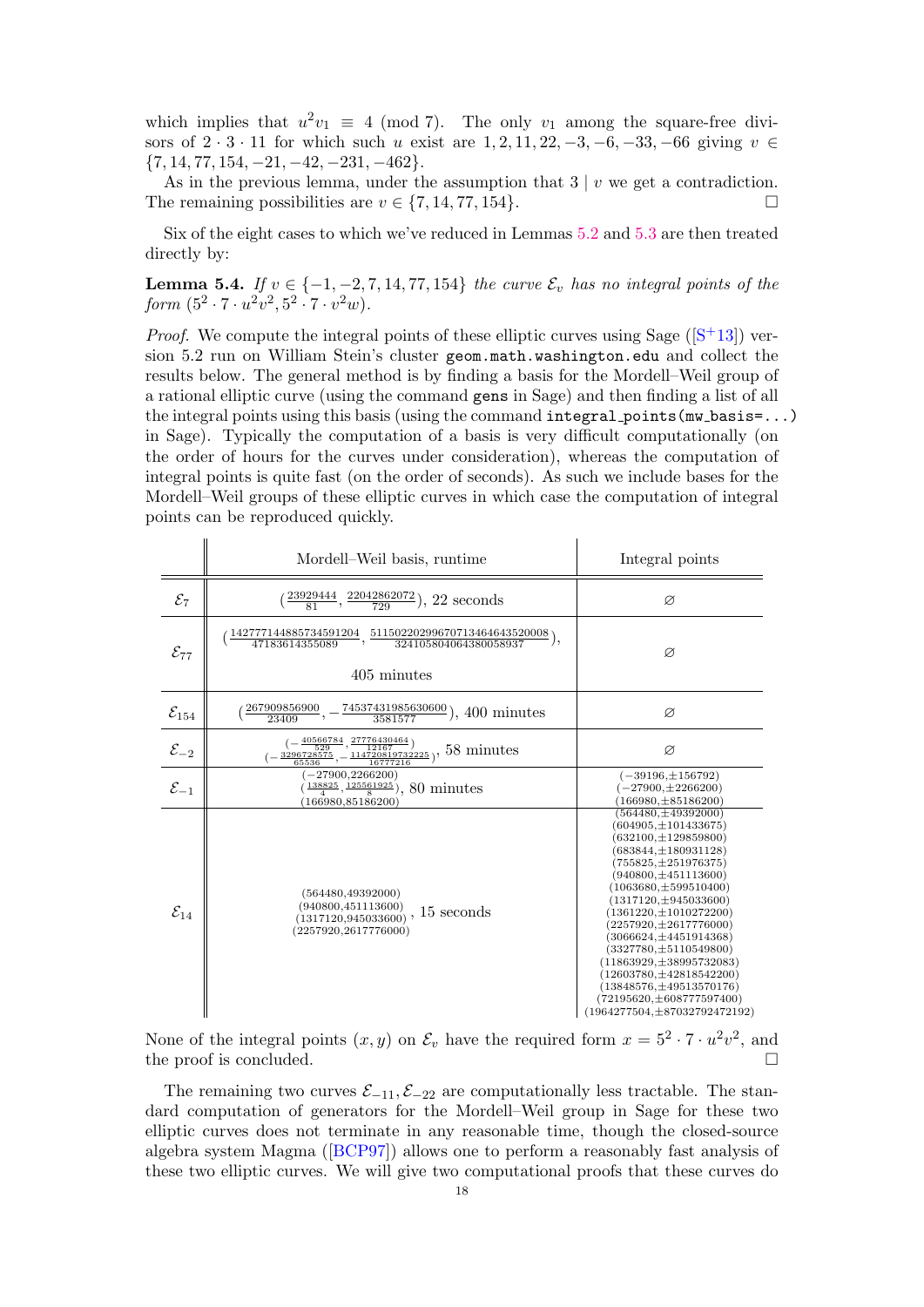not have integral points of the required type: the first, in the open source Sage, relies on Kolyvagin's proof of the Birch and Swinnerton-Dyer conjecture of elliptic curves over  $\mathbb Q$  of analytic rank 1 while the second, in the proprietary Magma, uses a two descent procedure, and is given mainly as a corroboration of the results from Sage. We are greatful to Michael Stoll for explaining how to do the computations in Magma. We remark that the same methods will in principle work for the other curves in Lemma [5.4](#page-17-0) of rank 1, namely  $\mathcal{E}_{77}$  and  $\mathcal{E}_{154}$ .

We first need the following lemma.

<span id="page-18-0"></span>**Lemma 5.5.** If E is one of the curves  $\mathcal{E}_{-11}$  and  $\mathcal{E}_{-22}$  then  $L'(E, 1) \neq 0$ .

Proof. We recall a result of Cohen ([\[Coh93,](#page-22-20) 5.6.12]) that

$$
L'(E, 1) = 2 \sum_{n \ge 1} \frac{a_n}{n} E_1\left(\frac{2\pi n}{\sqrt{N}}\right)
$$

where N is the conductor of E and  $E_1(x) = \int_1^{\infty} e^{-xy} y^{-1} dy$  is the exponential integral.

Truncating this series at k, one gets  $L'(E, 1) = L_k + \varepsilon_k$  where  $L_k = 2 \sum_{k=1}^{k} L_k$ k  $n=1$  $a_n$  $\frac{a_n}{n}E_1\left(\frac{2\pi n}{\sqrt{N}}\right)$ N  $\setminus$ 

and the error is explicitly bounded  $|\varepsilon_k| \leq 2e^{-2\pi(k+1)/\sqrt{N}}/(1-e^{-2\pi/\sqrt{N}})$  (for a proof see  $[GJP+09, §2.2]$  $[GJP+09, §2.2]$ . This estimate is at the basis of the Sage command E.lseries().deriv\_at1(k) (here k is the cutoff). In principle, if one expects that  $L'(E,1) \neq 0$  then it suffices to choose the cutoff index k large enough that  $|\varepsilon_k| < |L_k|$  in which case  $L'(E, 1)$  will be forced to be nonzero.

However, the curves under consideration have such a large conductor (in both cases  $N = 83060209520534400$  that k has to be choosen on the order of  $8 \cdot 10^8$ , which is too large for practical purposes in Sage: in effect one runs out of memory in the is too large for practical purposes in Sage: in effect one runs out of memory in the computation of the coefficients  $a_n$  and  $E_1(2\pi n/\sqrt{N})$ . We compute the coefficients  $a_n$  for the two curves up to  $k = 8 \cdot 10^8$  by first computing  $a_p$  for p prime (this operation takes about 2 hours for each curve) and then reconstructing  $a_n$  using the following: if  $(m, n) = 1$  then  $a_{mn} = a_m a_n$ , if  $p \nmid N$  then  $a_{p^k} = a_p a_{p^{k-1}} - p a_{p^{k-2}}$ and if  $p \mid N$  then  $a_{p^k} = a_p^k$ . For each curve the resulting file is on the order of  $2.5GB$  and the computation takes about 3 hours for each curve. Next, we compute 2.5GB and the computation takes about 3 hours for each curve. Next, we compute  $E_1(2\pi n/\sqrt{N})$  for  $1 \le n \le 8 \cdot 10^8$  (once, as the two curves have the same conductor).  $E_1(2\pi n/\sqrt{N})$  for  $1 \le n \le 8 \cdot 10^{\circ}$  (once, as the two curves have the same conductor).<br>The command exponential integral  $1(2\pi/\sqrt{N}, \kappa)$  in Sage should return the desired list but k is too large for this operation to be feasible. Instead, noting that Sage's exponential integral 1 is a wrapper for the PARI ( $[Theta2]$ , version 2.5.4) funcexponential integral is a wrapper for the PARI ([Ineiz], version 2.5.4) function veceint1, we rewrote this PARI function to write the coefficients  $E_1(2\pi n/\sqrt{N})$ to a file, instead of collecting them in a prohibitively long vector. The subsequent computation was run for about 10 hours resulting in 35GB of data.

mputation was run for about 10 hours resulting in 35GB of data.<br>Each coefficient  $E_1(2\pi n/\sqrt{N}) = E_{1,n} + \varepsilon_{1,n}$  where  $E_{1,n}$  is the number computed in PARI and  $|\varepsilon_{1,n}| < 10^{-20}$  is the chosen precision. We denote by  $\ell_E$  the value  $2\sum_{n=1}^{k} \frac{a_n}{n} E_{1,n}$  computed in Sage and PARI using the cutoff  $k = 8 \cdot 10^8$ . Therefore we compute the value of  $L'(E, 1) = \ell_E + \varepsilon$  where the error is then at most (using the inquality  $|a_n| \leq n$  from [\[GJP](#page-22-21)+09, Lemma 2.9])

$$
\varepsilon < 2 \sum_{n=1}^{k} \frac{|a_n|}{n} \cdot 10^{-20} + \varepsilon_k
$$
\n
$$
< 2 \cdot 10^{-20} \cdot k + \varepsilon_k
$$
\n
$$
< 16 \cdot 10^{-12} + \varepsilon_k
$$
\n
$$
< 3
$$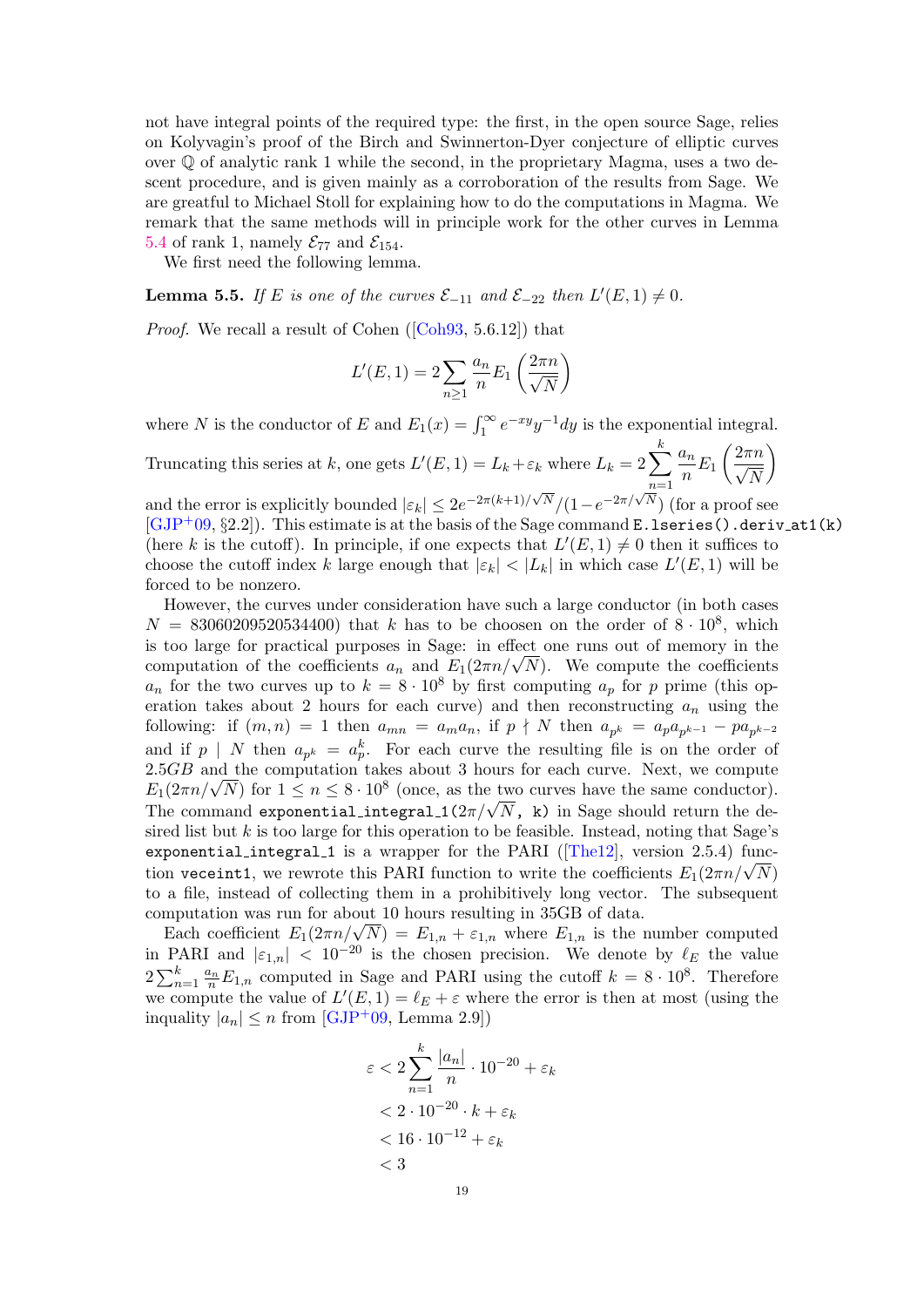Finally, in Sage we find  $\ell_{\mathcal{E}_{-11}} = 12.561...$  and  $\ell_{\mathcal{E}_{-22}} = 16.069...$  and the conclusion follows.

 $\Box$ 

**Lemma 5.6.** If  $v \in \{-11, -22\}$  the curve  $\mathcal{E}_v$  has no integral points of the form  $(5^2 \cdot$  $7 \cdot u^2 v^2, 5^2 \cdot 7 \cdot v^2 w$ .

*Proof.* First, suppose  $E/\mathbb{Q}$  is an elliptic curve of rank 1 and  $P \in E(\mathbb{Q})$  is a point of infinite order (a fact which can be checked computationally by requiring that the canonical height of the point is nonzero). We would like a fast algorithm for finding a generator  $P_0$  of the Mordell–Weil group  $E(\mathbb{Q})$ . Suppose  $P_0$  is a generator of  $E(\mathbb{Q})$  in which case  $P = nP_0$  for some integer n as E has rank 1. If P is not a generator then  $|n| \geq 2$ .

Write h for the logarithmic height and  $\hat{h}$  for the canonical logarithmic height on  $E(\mathbb{Q})$ . There exists a constant B, depending only on E, called the Cremona–Pricket– Siksek bound, such that for all  $Q \in E(\mathbb{Q})$ ,  $h(Q) \leq h(Q) + B$ . Given a Weierstrass equation for  $E$ , the constant  $B$  can be computed in Sage using the command CPS height bound and in Magma using the command SiksekBound. If  $|n| \geq 2$ then  $\widehat{h}(P_0) = \frac{h(P)}{n^2}$  $\frac{P(P)}{n^2} \leq \frac{h(P)}{4}$  $\frac{(P)}{4}$  so  $h(P_0) = \hat{h}(P_0) + h(P_0) - \hat{h}(P_0) \leq \frac{h(P)}{4}$  $\frac{1}{4} + B$ . Thus, to find  $P_0$  one only needs to search for rational points of height at most 1  $\frac{1}{4}h(P) + B$ . One can find rational points of height  $\leq h_0$  in Sage using the command rational points (bound= $h_0$ ) and a generator  $P_0$  can be found in the resulting finite list.

We will first check that the elliptic curves  $E_{-11}$  and  $E_{-22}$  have rank 1 and then we will apply the above described procedure to find a basis for the Mordell–Weil group. The command DescentInformation in Magma rapidly returns rank 1 for our curves. As mentioned above, in Sage one needs a different approach (note that the Sage command analytic rank yields only the *probable* analytic rank, equal to 1, in about 17 hours for each of the two curves).

Recall Kolyvagin's result that if  $E$  is a (necessarily modular) rational elliptic curve of analytic rank 0 or 1 then the Birch and Swinnerton-Dyer conjecture is true, i.e., the rank of the elliptic curve equals its analytic rank. We will exhibit below points of infinite order on each of the two elliptic curves and so their rank (and so also their analytic rank) is at least 1. Lemma [5.5](#page-18-0) implies that  $L'(E, 1) \neq 0$  and so their analytic rank, and therefore also their rank, must be 1, as desired.

We proceed with finding bases for the Mordell-Weil groups. We start with the curve  $E = \mathcal{E}_{-11}$ . The elliptic curve E is

$$
y^2 = x^3 + 2^6 \cdot 5^2 \cdot 7^2 \cdot 11 \cdot x^2 + 2^7 \cdot 3^2 \cdot 5^2 \cdot 7^2 \cdot 11^2 \cdot 23 \cdot 71 \cdot x + 2^{11} \cdot 3^4 \cdot 5^4 \cdot 7^4 \cdot 11^5
$$

Via the change of variables  $x = 4x_1 - 287468$ ,  $y = 8y_1$  we get the minimal Weierstrass equation  $E'$ 

$$
y_1^2 = x_1^3 - x_1^2 + 1933249267x_1 + 116312127942837
$$

One may easily check that the point

$$
P = \left(\frac{195693}{4}, \frac{144883425}{8}\right)
$$

is in  $E'(\mathbb{Q})$  (this point was found using Magma, but checking that it is a point on the curve is immediate without necessarily using a computer). The command height in Sage computes the canonical height to be  $\hat{h}(P) = 11.289...$  (and so P has infinite order) while the CPS bound is  $B = 11.424...$ 

As explained before, we seek a generator of  $E'(\mathbb{Q})$ . If P is not a generator then a generator will have height at most  $\overline{h}(P)/4+B$ . However, a computation in Sage shows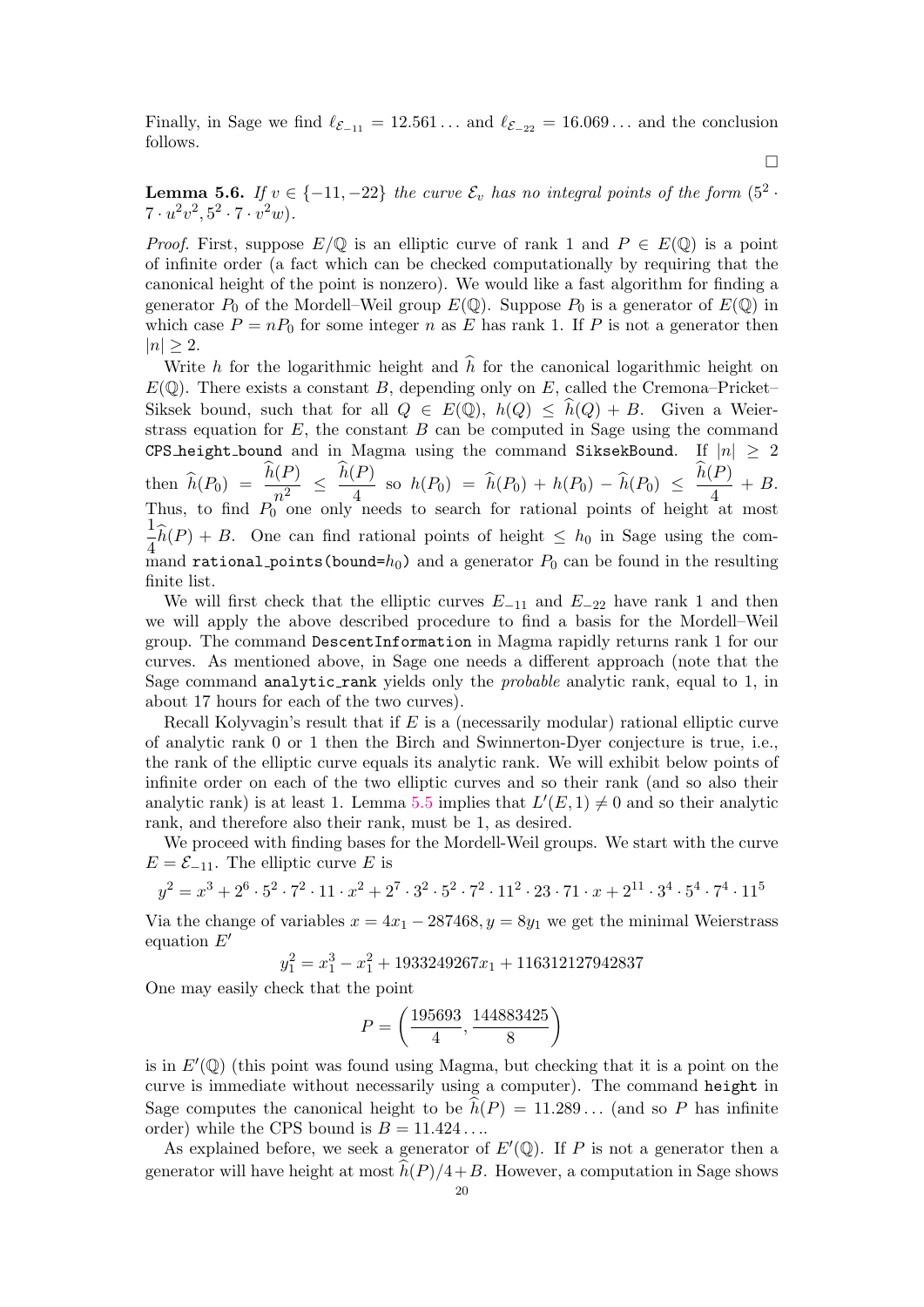that the only rational points with this height bound are  $0, \pm P$  and so P must be a generator of  $E'(\mathbb{Q})$ .

Transfering back to  $E(\mathbb{Q})$  one obtains the generator  $(x, y) = (-91775, 144883425)$  of  $E(\mathbb{Q})$ . Using the command integral points in Sage to compute the integral points, inputting manually the basis for  $E(\mathbb{Q})$ , one obtains that the only integral points of  $E(\mathbb{Q})$  are  $(-91775, \pm 144883425)$  but  $x = -91775$  is not of the required form.

The elliptic curve  $E = \mathcal{E}_{-22}$  is

$$
y^2 = x^3 + 2^7 \cdot 5^2 \cdot 7^2 \cdot 11 \cdot x^2 + 2^9 \cdot 3^2 \cdot 5^2 \cdot 7^2 \cdot 11^2 \cdot 23 \cdot 71 \cdot x + 2^{14} \cdot 3^4 \cdot 5^4 \cdot 7^4 \cdot 11^5
$$

via the change of variables  $x = 16x_1 - 574928$ ,  $y = 64y_1$  gives the minimal model E'

$$
y_1^2 = x_1^3 + x_1^2 + 483312317x_1 + 14539257649013
$$

Again one may easily check that the point  $P = (-17428, -907137)$  is in  $E'(\mathbb{Q})$ . It has canonical height  $\hat{h}(P) = 5.106...$  and thus it has infinite order. The CPS bound is computed to be  $B = 10.774...$  As before this allows one to show that P is a generator of  $E'(\mathbb{Q})$ . The point P corresponds to the point (-853776, 58056768), a generator of  $E(\mathbb{Q})$ . Finally, using this basis in the computation of integral points in Sage yields that the only integral points are  $(-853776, \pm 58056768)$  but x cannot be  $-853776$ , which is negative, and hence not of the required form.

# 6. Appendix: Equivariant Localization

For the sake of completeness we describe the well-known computation of the integrals

$$
\int_{S^{[n]}} \delta^k \mathsf{c}_{\mu}(S^{[n]})
$$

for  $S = \mathbb{P}^2, \mathbb{P}^1 \times \mathbb{P}^1$  and  $\delta = \det \mathcal{O}^{[n]}$  by toric localization.

First consider  $S = \mathbb{A}^2$ , which has an action by  $G = \mathbb{G}_m^2$  via  $(x, y) \mapsto (\alpha x, \beta y)$  where  $\alpha, \beta$  are the characters obtained by projecting to each factor. The only fixed point is the origin  $(0,0)$ . G also acts on  $(A^2)^{[n]}$ ; fixed points are length n subschemes Z fixed by G. Thus, they must be supported on a fixed point (i.e. the origin), and the ideal  $I_Z \subset A = \mathbb{C}[x, y]$  must be generated by monomials.  $I_Z$  is determined by the monomials  $x^a y^b$  left out of the ideal, which form a Young tableau with n boxes. Given such a Young tableau in the upper right quadrant, let  $(i, b_i - 1)$  for  $0 \le i \le n - 1$  be the extremal boxes, so  $b_i$  is the height of the *i*th column. A partition  $\mu$  of n uniquely determines a Young tableau by arranging  $\mu_i$  columns of height i in descending order.

For a space  $X$  with an action by  $G$  with isolated fixed points, we can compute integrals over  $X$  by restricting to the fixed point locus using Bott localization:

$$
\int_X \varphi = \sum_{p \in X^G} \int \frac{i_p^* \varphi}{\operatorname{c}_{\operatorname{top}}(T_p X)}
$$

where  $\varphi \in H^*_G(X), i_p^*: H^*_G(X) \to H^*_G(X^G) \cong H^*(X^G) \otimes H^*_G([pt])$  is the pull-back to a fixed point  $p \in X^G$ . The Chern class is the equivariant Chern class of the G representation  $T_pX$ .

For example, consider  $S = \mathbb{A}^2$  again. For a partition  $\mu$  representing a fixed point  $p_{\mu}$ of  $X = (A^2)^{[n]}$ , the Chern polynomial is [\[ES87,](#page-22-22) Lemma 3.2]

$$
C(\mu; \alpha, \beta) := \sum_{i} t^{i} c_{2n-i}(T_{p_{\mu}} X)
$$
  
= 
$$
\prod_{1 \leq i \leq j \leq n} \prod_{s=b_{j}}^{b_{j-1}-1} (t + (i-j-1)\alpha + (b_{i-1}-s-1)\beta)(t + (j-i)\alpha + (s-b_{i-1})\beta)
$$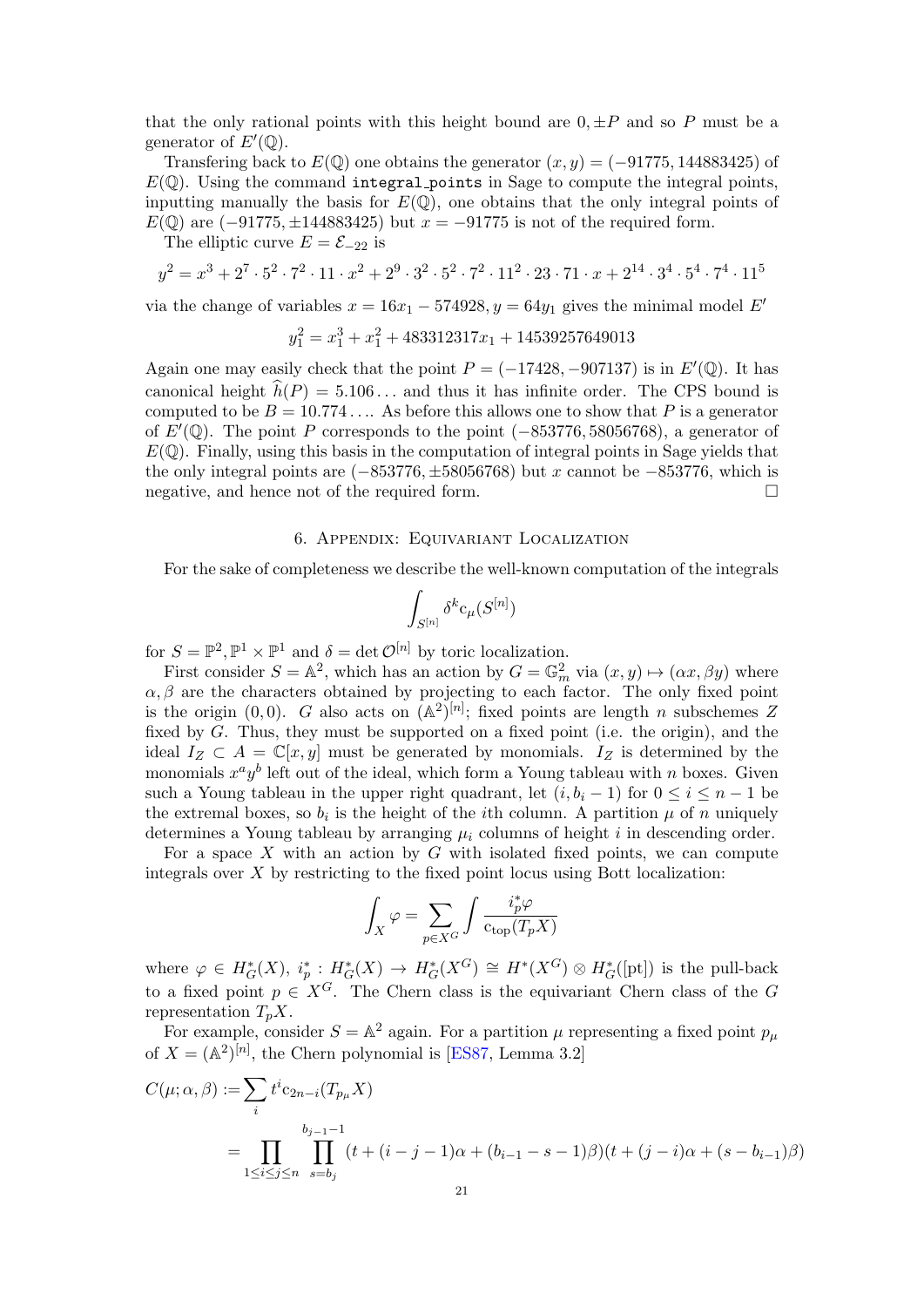$\mathcal{O}^{[n]}$  restricted to a point of  $\mathbb{A}^{[n]}$  corresponding to a subscheme Z is canonically  $\mathcal{O}_Z$ , so setting  $f = c_1(\mathcal{O}^{[n]}),$ 

$$
Z(\mu; \alpha, \beta) := i_{p_{\mu}}^{*} f = \sum_{i=0}^{n} \sum_{j=0}^{b_{i}-1} (i\alpha + j\beta)
$$

6.1. The case  $S = \mathbb{P}^2$ . Let  $\mathbb{G}_m^2$  act on  $[x, y, z]$  via  $[\alpha x, \beta y, z]$ . There are three fixed points  $p_0 = [0, 0, 1], p_1 = [0, 1, 0], p_2 = [1, 0, 0],$  and a length n subscheme Z of  $\mathbb{P}^2$  will consist of a length  $n_i$  subscheme  $Z_i$  at  $p_i$  with  $\sum n_i = n$ . The tangent space at such a point is canonically

$$
T_Z(\mathbb{P}^2)^{[n]} = \bigoplus_i T_{Z_i}(\mathbb{P}^2)^{[n_i]}
$$

Note that at any point  $[Z] \in (\mathbb{P}^2)^{[n]}$  corresponding to a subscheme Z supported at  $p_i$ , there is a  $\mathbb{G}_m^2$ -stable Zariski neighborhood isomorphic to  $\mathbb{A}^{[n]}$  with torus action via  $(\alpha x, \beta y)$ ,  $(\alpha \beta^{-1} x, \beta^{-1} y)$ ,  $(\beta \alpha^{-1} x, \alpha^{-1} y)$  for  $i = 0, 1, 2$  respectively. A 3-vector partition  $\mu$  of n will be three partitions  $(\mu_1, \mu_2, \mu_3)$  such that  $|\mu_1| + |\mu_2| + |\mu_3| = n$ ; 3-vector partitions of n classify fixed points  $p_\mu$  of  $X = (\mathbb{P}^2)^{[n]}$ . By the above, the tangent space at  $p_{\mu}$  has Chern polynomial

$$
\sum t^i C_{2n-i}(\underline{\mu}; \alpha, \beta) = C(\mu_1; \alpha, \beta) C(\mu_2; \alpha - \beta, -\beta) C(\mu_3; \beta - \alpha, -\alpha)
$$

Define  $C_i(\mu; \alpha, \beta) = c_i(T_{p_\mu}X)$ . Also,

$$
Z(\underline{\mu}; \alpha, \beta) := i_{p\underline{\mu}}^* f = Z(\mu_1; \alpha, \beta) + Z(\mu_2; \alpha - \beta, -\beta) + Z(\mu_3; \beta - \alpha, -\alpha)
$$

The final answer is then, for  $X = (\mathbb{P}^2)^{[n]}$ 

$$
\int_X f^{2n-\sum_i k_i} \prod_i c_{k_i}(TX) = \sum_{\underline{\mu}, |\underline{\mu}|=n} \frac{Z(\underline{\mu}; \alpha, \beta)^{2n-\sum_i k_i} \prod_i C_{k_i}(\underline{\mu}; \alpha, \beta)}{C_{2n}(\underline{\mu}; \alpha, \beta)}
$$

6.2. The case  $S = \mathbb{P}^1 \times \mathbb{P}^1$ . Let  $\mathbb{G}_m^2$  act on  $S = \mathbb{P}^1 \times \mathbb{P}^1$  via  $[\alpha x_1, y_1] \times [\beta x_2, y_2]$ . The fixed points are classified by 4-vector partitions  $\mu$ . Now we have

$$
\sum t^i C'_{2n-i}(\underline{\mu}; \alpha, \beta) = C(\mu_1; \alpha, \beta) C(\mu_2; -\alpha, \beta) C(\mu_3; \alpha, -\beta) C(\mu_4; -\alpha, -\beta)
$$

Also,

$$
Z'(\underline{\mu}; \alpha, \beta) := i_{p\underline{\mu}}^* f = Z(\mu_1; \alpha, \beta) + Z(\mu_2; -\alpha, \beta) + Z(\mu_3; \alpha, -\beta) + Z(\mu_4; -\alpha, -\beta)
$$

The final answer is then once again

$$
\int_{(\mathbb{P}^1 \times \mathbb{P}^1)^{[n]}} f^{2n - \sum_i k_i} \prod_i c_{k_i}(TX) = \sum_{\underline{\mu}, |\underline{\mu}| = n} \frac{Z'(\underline{\mu}; \alpha, \beta)^{2n - \sum_i k_i} \prod_i C'_{k_i}(\underline{\mu}; \alpha, \beta)}{C'_{2n}(\underline{\mu}; \alpha, \beta)}
$$

6.3. Universal Polynomials. Let  $\Phi$  be the universal genus from Section [3.1.](#page-8-3) We have

$$
\sum_{n\geq 0} z^n \int_{S^{[n]}} \exp\det(\mathcal{O}^{[n]})\Phi(S^{[n]}) = \mathbf{A}(z)^{c_1(S)^2}\mathbf{B}(z)^{c_2(S)}
$$

We have computed explicitly in SAGE the power series **A** and **B** for vanishing odd Chern classes up to degree 20, and the result can be found on the authors' webpages. For illustration, we include the formula up to degree 2:

$$
\Phi = 1 + c_2(a_1^2 - 2a_2) + c_2^2(a_2^2 - 2a_1a_3 + 2a_4) + c_4(a_1^4 - 4a_1^2a_2 + 2a_2^2 + 4a_1a_3 - 4a_4) + \cdots
$$
  
<sub>22</sub>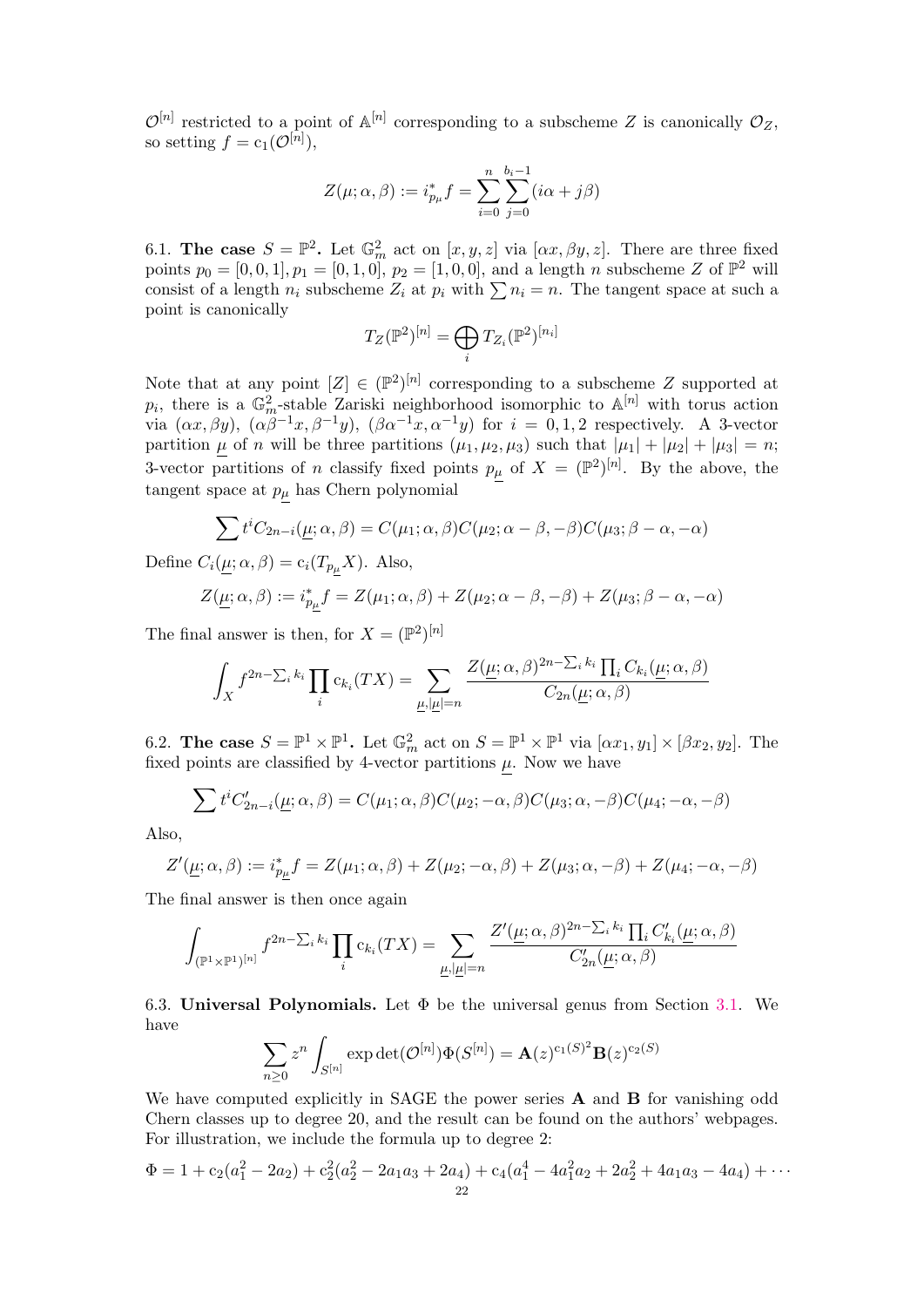By localization, we compute:

$$
\mathbf{A}(z) = 1 + a_2 z
$$
  
+  $z^2 \left( -a_1^3 + 3a_1^2 a_2 + \frac{1}{4} a_1^2 + a_1 a_2 - \frac{9}{2} a_2^2 + a_1 a_3 + \frac{1}{6} a_1 - \frac{3}{2} a_2 + 3a_3 - 10a_4 - \frac{1}{48} \right) + O(z^3)$   

$$
\mathbf{B}(z) = 1 + z \left( a_1^2 - 2a_2 \right)
$$
  
+  $z^2 \left( 2a_1^4 - 8a_1^2 a_2 - \frac{5}{4} a_1^2 + \frac{31}{2} a_2^2 - 15a_1 a_3 + \frac{5}{2} a_2 + 15a_4 + \frac{1}{48} \right) + O(z^3)$ 

### **REFERENCES**

- <span id="page-22-19"></span>[BCP97] W. Bosma, J. Cannon, and C. Playoust. The Magma algebra system. I. The user language. J. Symbolic Comput., 24(3-4):235–265, 1997. Computational algebra and number theory (London, 1993).
- <span id="page-22-0"></span>[Bea83] A. Beauville. Variétés Kähleriennes dont la première classe de Chern est nulle. J. Differential Geom., 18(4):755–782 (1984), 1983.
- <span id="page-22-4"></span>[BHT13] A. Bayer, B. Hassett, and Y. Tschinkel. Mori cones of holomorphic symplectic varieties of K3 type. arXiv:1307.2291, 2013.
- <span id="page-22-8"></span>[BM12] A. Bayer and E. Macri. Projective and birational geometry of Bridgeland moduli spaces. arXiv:1203.4613, 2012.
- <span id="page-22-3"></span>[BM13] A. Bayer and E. Macri. MMP for moduli of sheaves on K3s via wall-crossing: nef and movable cones, Lagrangian fibrations. arXiv:1301.6968, 2013.
- <span id="page-22-20"></span>[Coh93] Henri Cohen. A course in computational algebraic number theory, volume 138. Springer, 1993.
- <span id="page-22-16"></span>[EGL01] G. Ellingsrud, L. Göttsche, and M. Lehn. On the cobordism class of the Hilbert scheme of a surface. J. Algebraic Geom., 10(1):81–100, 2001.
- <span id="page-22-22"></span>[ES87] G. Ellingsrud and S.A. Strømme. On the homology of the Hilbert scheme of points in the plane. Inventiones Mathematicae, 87(2):343–352, 1987.
- <span id="page-22-15"></span>[FH91] W. Fulton and J. Harris. Representation theory: a first course, volume 129. Springer Verlag, 1991.
- <span id="page-22-17"></span>[Fuj87] A. Fujiki. On the de Rham cohomology group of a compact Kähler symplectic manifold. Adv. Stud. Pure Math, 10:105–165, 1987.
- <span id="page-22-21"></span> $[GJP^+09]$  G. Grigorov, A. Jorza, S. Patrikis, W. A. Stein, and C. Tarnită. Computational verification of the Birch and Swinnerton-Dyer conjecture for individual elliptic curves. Math. Comp., 78(268):2397–2425, 2009.
- <span id="page-22-9"></span>[HHT] D. Harvey, B. Hassett, and Y. Tschinkel. Characterizing projective spaces on deformations of Hilbert schemes of K3 surfaces. arXiv:1011.1285.
- <span id="page-22-6"></span>[HT09] B. Hassett and Y. Tschinkel. Moving and ample cones of holomorphic symplectic fourfolds. Geometric and Functional Analysis, 19(4):1065–1080, 2009.
- <span id="page-22-10"></span>[HT10a] B. Hassett and Y. Tschinkel. Hodge theory and Lagrangian planes on generalized Kummer fourfolds. arXiv:1004.0046, 2010.
- <span id="page-22-2"></span>[HT10b] B. Hassett and Y. Tschinkel. Intersection numbers of extremal rays on holomorphic symplectic varieties. Asian Journ. of Mathematics, 14(3):303–322, 2010.
- <span id="page-22-1"></span>[LP80] E. Looijenga and C. Peters. Torelli theorems for Kähler K3 surfaces. Compositio Math, 42(2):145–186, 1980.
- <span id="page-22-14"></span>[LS03] M. Lehn and C. Sorger. The cup product of Hilbert schemes for K3 surfaces. Inventiones mathematicae, 152(2):305–329, 2003.

<span id="page-22-7"></span>[Mar] E. Markman. Private communication.

- <span id="page-22-11"></span>[Mar08] E. Markman. On the monodromy of moduli spaces of sheaves on K3 surfaces. J. Algebr. Geom., 17(1):29–99, 2008.
- <span id="page-22-12"></span>[Mar11] E. Markman. The Beauville-Bogomolov class as a characteristic class.  $arXiv:1105.3223$ , 2011.
- <span id="page-22-5"></span>[Mon13] G. Mongardi. A note on the Kähler and Mori cones of manifolds of K3n type. arXiv:1307.0393, 2013.
- <span id="page-22-13"></span>[Ran95] Z. Ran. Hodge theory and deformations of maps. Compositio Mathematica, 97(3):309–328, 1995.
- <span id="page-22-18"></span> $[S<sup>+</sup>13]$  W. A. Stein et al. *Sage Mathematics Software (Version 5.2)*. The Sage Development Team, 2013. <http://www.sagemath.org>.